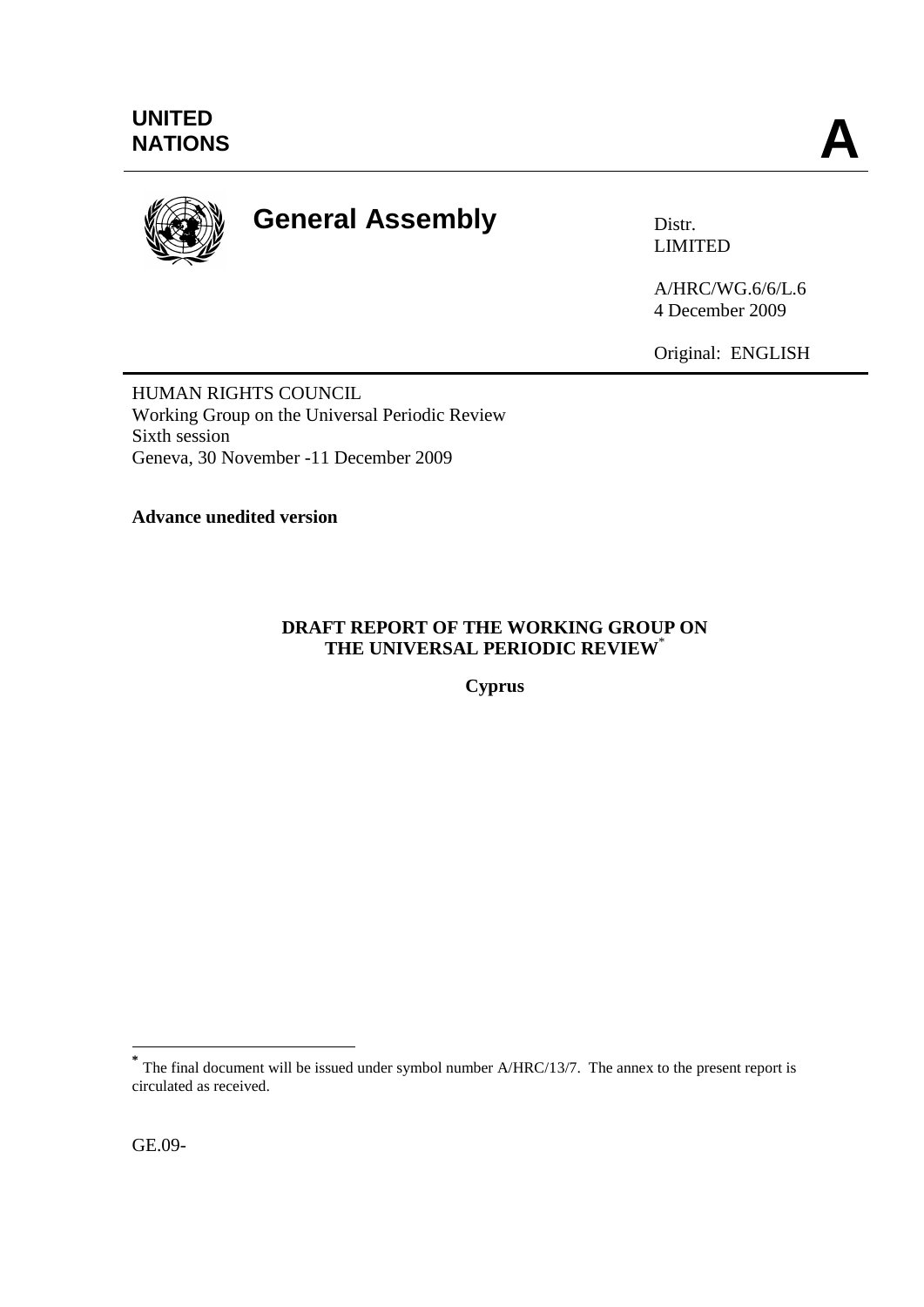## **CONTENTS**

|                                                                         | Paragraphs | Page |
|-------------------------------------------------------------------------|------------|------|
|                                                                         | $1 - 4$    | 3    |
| I. SUMMARY OF THE PROCEEDINGS OF THE REVIEW PROCESS                     | 5 - 86     | 3    |
|                                                                         |            | 3    |
| B. Interactive dialogue and responses by the State under review 37 - 86 |            | -7   |
|                                                                         |            | 16   |

#### **Annex**

|--|--|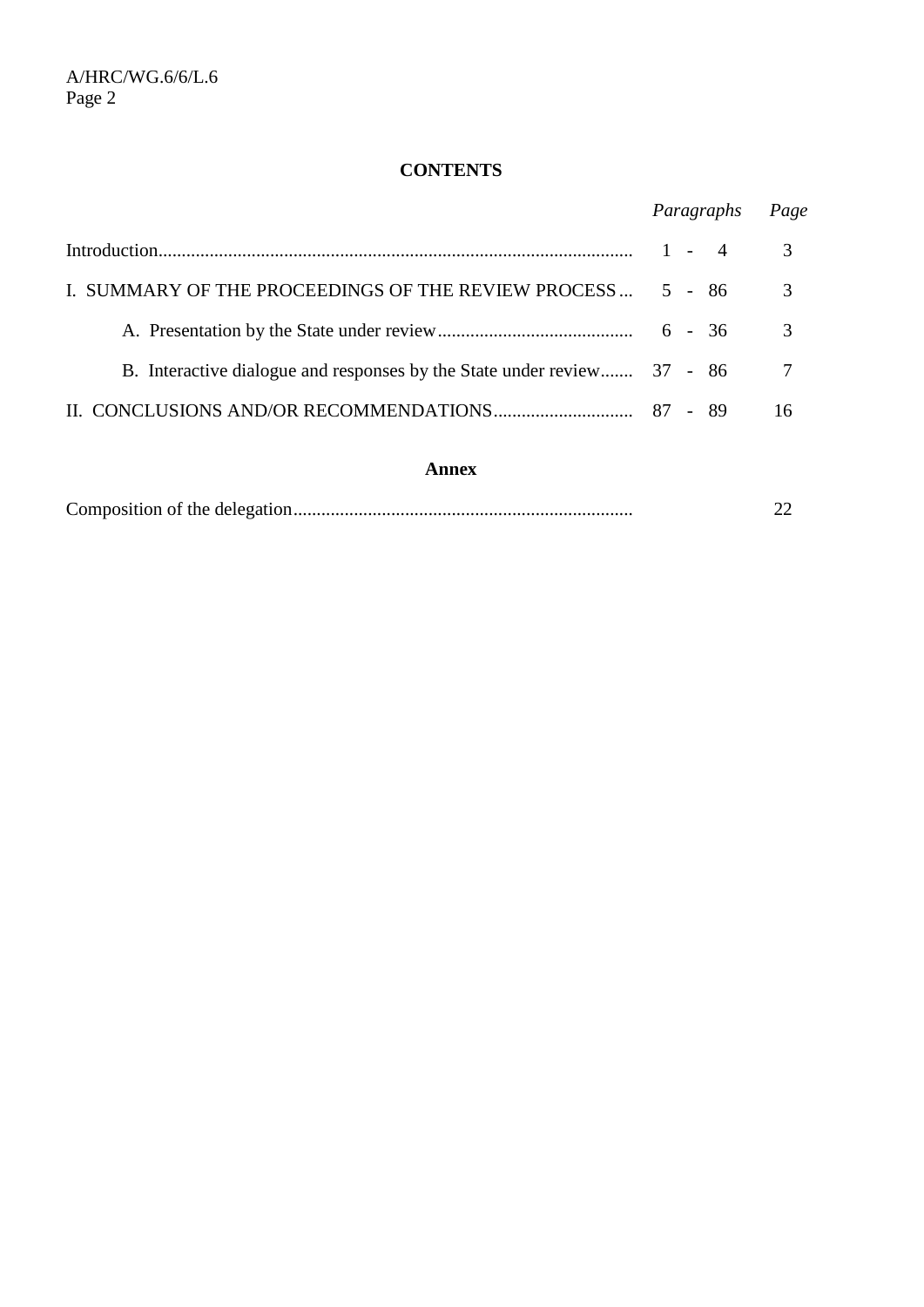#### **Introduction**

1. The Working Group on the Universal Periodic Review (UPR), established in accordance with Human Rights Council resolution 5/1 of 18 June 2007, held its sixth session from 30 November to 11 December 2009. The review of Cyprus was held at the second meeting on 30 November 2009. The delegation of Cyprus was headed by H.E. Ms. Leda Koursoumba, Law Commissioner of the Republic of Cyprus. At its meeting held on 4 December 2009, the Working Group adopted the present report on Cyprus.

2. On 7 September 2009, the Human Rights Council selected the following group of rapporteurs (troika) to facilitate the review of Cyprus: Senegal, Philippines, and the Netherlands.

3. In accordance with paragraph 15 of the annex to resolution 5/1, the following documents were issued for the review of Cyprus:

(a) A national report submitted / written presentation made in accordance with paragraph 15 (a) (A/HRC/WG.6/6/ CYP /1);

(b) A compilation prepared by the Office of the High Commissioner for Human Rights (OHCHR), in accordance with paragraph 15 (b) (A/HRC/WG.6/6/ CYP /2);

(c) A summary prepared by OHCHR, in accordance with paragraph 15 (c) (A/HRC/WG.6/6/ CYP /3).

4. A list of questions prepared in advance by Argentina, the Czech Republic, Denmark, the Netherlands, Sweden, United Kingdom of Great Britain and Northern Ireland was transmitted to Cyprus through the troika. These questions are available on the extranet of the UPR.

#### **I. SUMMARY OF THE PROCEEDINGS OF THE REVIEW PROCESS**

5. The Chair of the Human Rights Council Working Group on the UPR stated that it is of utmost importance when discussing human rights issues, that everybody respect each other's views and uphold United Nations terminology and standards when referring to countries and territories.

#### **A. Presentation by the State under review**

6. H.E. Ms. Leda Koursoumba, Law Commissioner of the Republic of Cyprus, introduced the national report based on information from Departments, independent authorities and monitoring mechanisms, and following consultations with civil society.

7. The delegation informed that the Constitution sets out an extensive bill of rights. International treaties become part of the national law and have superior force to national legislation.

8. The delegation highlighted that Cyprus has ratified the majority of universal and regional human rights instruments. There is a small number of recent human rights instruments to which Cyprus is still only a signatory. Ratification has been delayed for bureaucratic reasons. Cyprus is committed to complete the process of ratification in the near future, including the Optional Protocol to the Convention on the Rights of the Child on the involvement of children in Armed Conflict (OP-CRC-AC).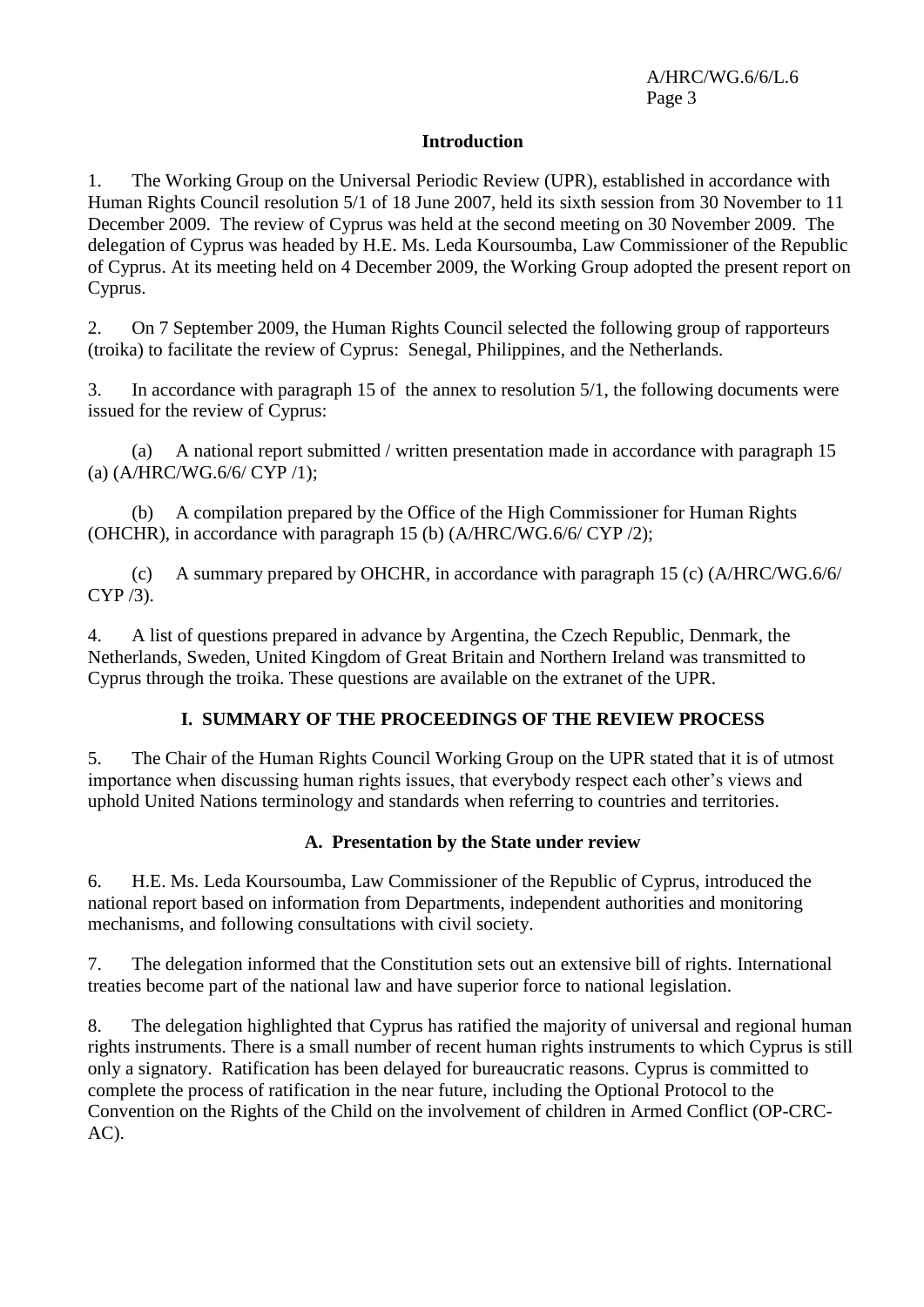9. Cyprus has accepted the jurisdiction of the UN monitoring mechanisms and expressed its commitment to those mechanisms. Occasional delays in submitting country reports are solely due to bureaucratic deficiencies encountered. Upon accession to the EU in 2004, human rights protection in Cyprus was further streamlined by the application of the relevant EU acquis.

10. Cyprus stated that regrettably, the Government is not in a position to ensure implementation of all its international obligations, including ensuring universal application of human rights to all individuals, throughout the territory of the Republic of Cyprus. This is due to the fact that, since 1974, the government is prevented from exercising effective control over one third of its territory, as a result of illegal foreign military occupation. Consequently, all information and verifiable data presented in the national report concern the area under the effective control of the Government of Cyprus.

11. Cyprus acknowledged that its National Institution for the Protection of Human Rights (NIPHR) is not fully compatible with the Paris Principles. Pending relevant legislation, the National Institution's Statute was amended by a decision of the Council of Ministers in 2009 to ensure its total independence from the Government and to allocate sufficient resources. At the same time there exist other effective internal monitoring mechanisms which are highly active**.**

12. The delegation indicated that the promotion of children's rights has been included as an educational target for the current school year. Cyprus recognized that some of its domestic laws do not fully comply with the Convention on the Rights of the Child (CRC) and highlighted that, inter alia, these laws are now under review, including the laws on adoption, juvenile delinquency, and juvenile justice.

13. Corporal punishment in the family is prohibited by law and prosecuted. There is a record of such criminal cases brought before the courts which resulted in convictions.

14. Cyprus indicated that the issue of military recruitment of persons under the age of 18 will be settled with the ratification of the OP-CRC-AC.

15. The full protection of children's rights safeguarded by the CRC applies to every person under 18. A special administrative procedure for handling young offenders between the ages 14-16 is in place, to decriminalize their acts and divert them from the criminal and judicial system. The age of criminal responsibility is 14 and applies to all criminal offences. The overall legal, procedural, and administrative environment pertaining to children involved in the criminal justice system is under review.

16. The issue of granting the status of Internally Displaced Persons (IDPs) and consequential benefits to children of internally displaced women is currently under examination.

17. The National Machinery for Women's Rights (NMWR), headed by the Minister of Justice, has seen its budget triple in recent years. The first five year National Action Plan on Gender Equality was adopted in 2007 and a Ministerial Committee on Gender Equality to monitor its implementation. The NMWR has pursued effective initiatives, aiming at changing stereotypes and encouraging girls to pursue education leading to wider career choices.

18. In relation to domestic violence, the delegation noted that concerted actions are based on the relevant law as well as on the Manual of Interdepartmental Procedures, which is currently being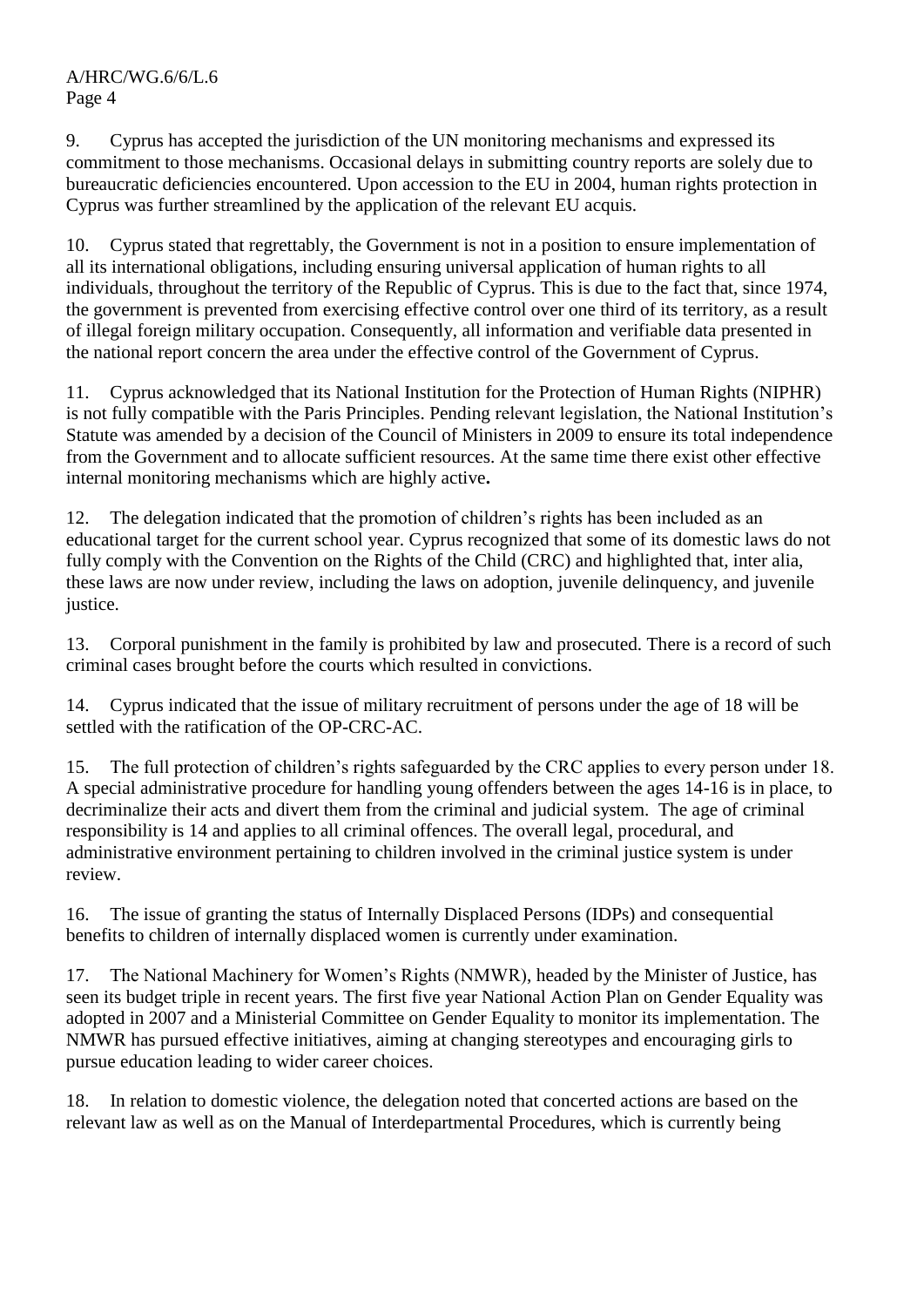revised. The five year National Action Plan is at its final stage of deliberation. In an effort to tackle domestic violence on the basis of valid data, the police are in the process of conducting three major studies.

19. Cyprus noted that one of the main targets of the "National Strategy Reports on Social Protection and Social Inclusion 2008-2010" focuses on the promotion of gender equality and the advancement of women. A Tripartite Technical Committee has prepared a study for the Reconciliation of Work and Family/Private Life in 2009 which provides recommendations for measures.

20. The delegation highlighted the establishment of the Women's Multicultural Centre, which aims at bringing together women from all communities in Cyprus in the promotion of the participation of women in the reconciliation and peace process, as well as developing financial support of relevant bicommunal initiatives and activities.

21. Cyprus informed that the law providing for the European Parliamentary elections (10(I)/2004) enables all Cypriot citizens to exercise their electoral rights. Turkish Cypriots exercised this right at the European Parliamentary Elections of 2004 and 2009. All relevant documentation was available both in Greek and Turkish, while Turkish speaking staff was employed at the relevant polling stations. Turkish Cypriots were invited to enrol in the electoral list by paid announcements, in Turkish, in the media.

22. Cyprus indicated that free and accessible education, at all levels, is offered to all students, including Cypriot and children of migrants, irrespective of the status of their parents. Public educational institutions enrol students without discrimination and without requiring either residence permits or other documentation. The Government will be withdrawing the 2004 Circular in which schools were expected to report to the immigration authorities. Education is compulsory until the age of 15 primary and secondary schools operate in all towns and rural areas to safeguard equal access to different levels of education. Thus there are no boarding schools financed by the government.

23. The public schools, with attendance of more than two Turkish speaking students, operate as "Zones of Educational Priority" (ZEP) based on UNESCO'S policy. Research has guided the Government in implementing programs for the education of Turkish speaking and non-native language speaking students. The Turkish language is part of the national curriculum and is taught at the upper secondary and higher education levels.

24. In recognition of the special educational and cultural needs of its religious groups, Cyprus declared the Armenian and the Cypriot Maronite Arabic languages as meriting specific protection under the European Charter for the Protection of Regional and Minority Languages. To promote the preservation of the identity, culture and history of these groups (Armenians, Maronites and Latins), respective schools are operating in all districts, while these students are subsidized by the State.

25. In relation to children with special educational needs, Cyprus stated that it fully implements the principles of the 1994 Salamanca Statement and Framework for Action which are embodied in special national legislation. These children are integrated in regular schools accommodating them with a childcentered pedagogy capable of meeting their individual needs.

26. Within the Framework of the European Year of Equal Opportunities for All (2007), the Cyprus Family Planning Association, in cooperation with the Gay Liberation Movement of Cyprus, organized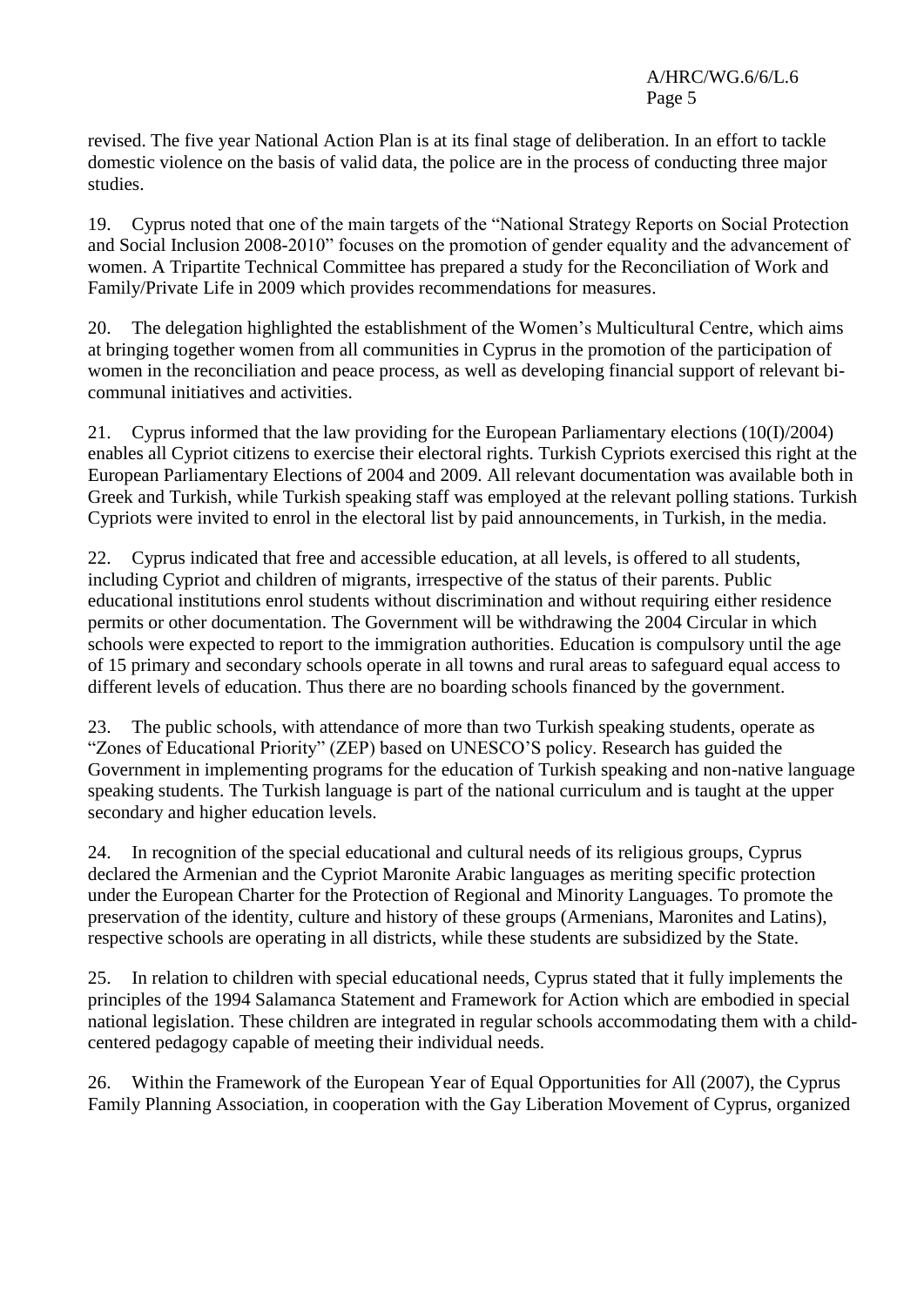an awareness raising campaign on sexual orientation. Discriminatory acts on the ground of sexual orientation are criminally punishable.

27. The delegation stressed that a major challenge faced is the constant influx of irregular immigrants, which has placed pressure on financial and human resources. There are several ongoing integration programmes for refugees including orientation programmes, vocational training, and free Greek language classes. Cyprus immigration and asylum policy is based on the Aliens and Immigration Law and the Refugee Law. Third country nationals come to Cyprus with a visa to work with a specified employer for a specific job and a specified period. Migrant workers have the same rights as any other employee regarding social insurance benefits and medical coverage. Special inspector units have been set up for monitoring the implementation of the Labour Laws and the proper implementation of contracts for employees from third countries.

28. Cyprus noted that free collective bargaining fixes the minimum wage for 65 per cent of the employment force, which applies to third country nationals. The minimum wage for certain unorganized occupations is fixed by a Ministerial Order to the level of 50 per cent of the median wage and is considered to be sufficient for a decent standard of living. The minimum wage fixed by collective agreements is higher than the one fixed by the Ministerial Order. A special mechanism is available to examine disputes between third country employees and employers.

29. Cyprus noted that detention of irregular migrants and rejected asylum seekers does not exceed six months. If a deportation order cannot be executed within a reasonable time, either irregular migrants or rejected asylum seekers may be set free and given a special residence permit, provided he/she has not been convicted for a criminal offence or does not pose a threat to public order.

30. The delegation highlighted the extension of the right of employment of asylum seekers to various sectors of the economy. As of 2009, asylum seekers and refugees are entitled, by law, to free legal aid. In relation to the housing of asylum seekers, there is an ongoing pilot project. The Asylum Service has not received complaints from asylum seekers relating to racially motivated incidents in the Kofinou Centre. As a rule, any complaint made known to the authorities is properly investigated. If there is a suspicion that asylum seekers are victims of torture they are referred to a specialized unit for identification and rehabilitation of victims of torture. All asylum seekers receive public health care services, free of charge. Persons granted international protection are entitled to the same benefits as Cypriot citizens.

31. Cyprus indicated that since 2005, all detention facilities have been renovated, with detention conditions significantly improved, as reflected in the 2008 the Committee for the Prevention of Torture and Inhuman or Degrading Treatment or Punishment (CPT) report.

32. Detention facilities with a capacity of approximately 300 persons are under construction, to host migrants illegally entering or residing in Cyprus. All detention facilities will be in accordance with requirements set forth by the CPT.

33. Cyprus ratified the Optional Protocol on the Convention against Torture in April 2009. It noted several mechanisms in place for investigating allegations of police misconduct and/or imposing sanctions where appropriate. In 2009, the Directory of Professional Standards was established as an internal self-monitoring mechanism. To harmonize professional police conduct with the multicultural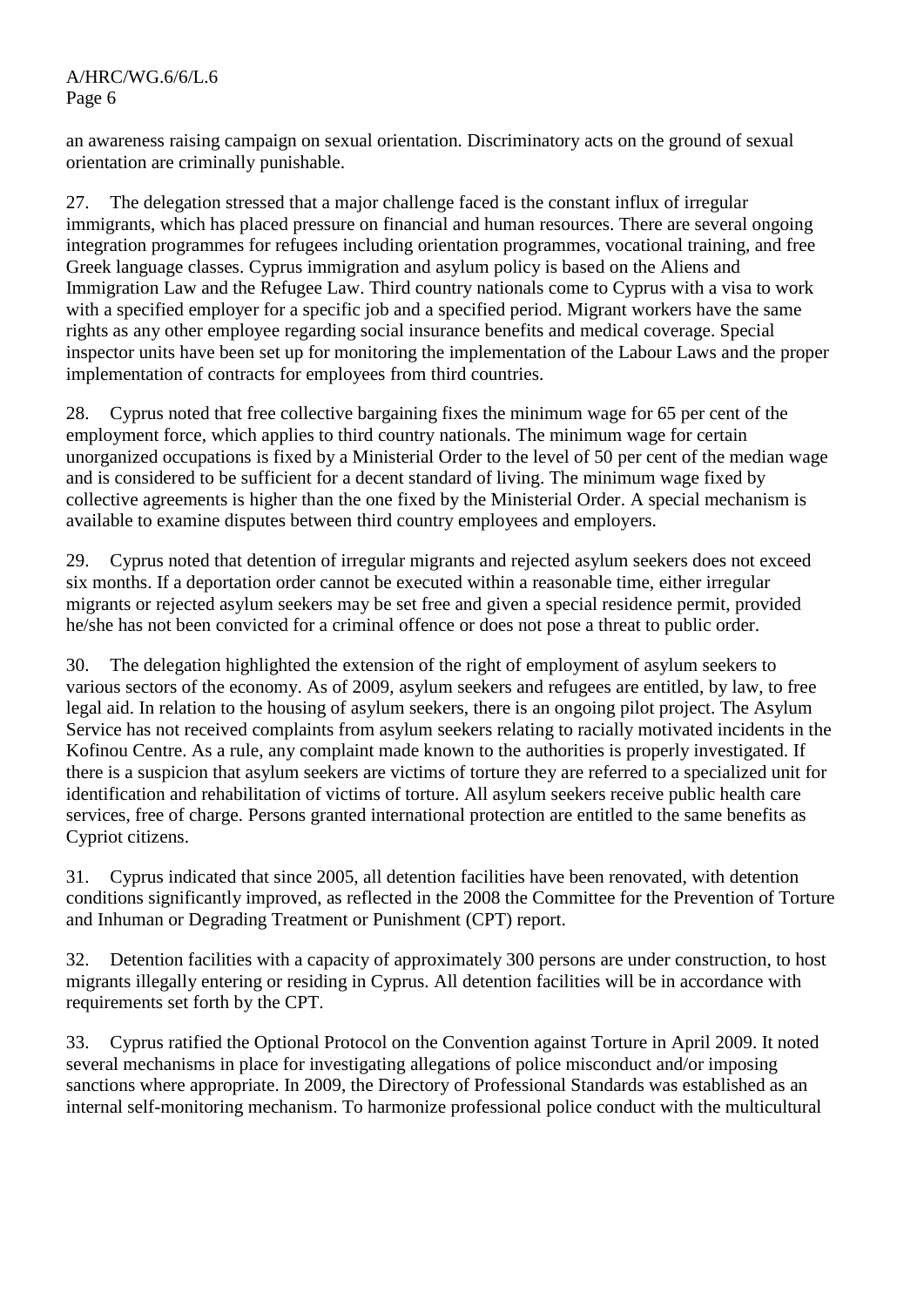nature of the society, the Cyprus Police has incorporated at all levels of police training, specialized courses, lectures, and workshops on human rights, racism and diversity.

34. Cyprus expressed the Government's determination to prevent and combat trafficking in human beings. Since 2004, a specialized police service on combating trafficking in human beings has been established. A Manual of Interdepartmental Procedures regulates the joined efforts of all stakeholders, while sufficient safe sheltering for victims of sexual exploitation is provided by the State. A new law on Combating Trafficking was enacted in 2007, with a multidisciplinary group having formulated a National Plan of Action, which is currently under revision.

35. The delegation informed that the visa issuing system has been revised so that "performing or creative artist" visas are issued on the basis of strict criteria.

### **B. Interactive dialogue and responses by the State under review**

36. During the inter-active dialogue, statements were made by 35 delegations. A number of delegations thanked the Government for the comprehensive national report, its presentation and for the responses provided to advance questions. Statements were made welcoming Cyprus's commitment to the UPR process, its constructive participation and the consultations with stake holders that took place in preparing the national report. A number of States welcomed the ratification by Cyprus of most international human rights instruments and legal framework for the promotion and protection of human rights. Recommendations made during the interactive dialogue are to be found in section II of the present report.

37. Algeria raised concern about the relatively high discrimination in terms of salaries between men and women. Bearing in mind the efforts of Cypriot to extend the appropriate assistance, it noted that Cyprus is experiencing an increasing inflow of irregular migrants, refugees and asylum seekers. Algeria welcomed the commitment of the authorities to make the necessary efforts to prevent discrimination, in particular against minorities and foreign citizens. Thus, particular attention will be given to education, training and dissemination of different minority languages spoken in the county. Algeria made recommendations regarding the above mentioned issues including freedom of movement and rights of the child.

38. Turkey stated that the report A/HRC/WG.6/6/CYP/1 included biased information and that allegations therein do not reflect historical realities. It recalled that the Republic of Cyprus was established in 1960 as a partnership based on the equal status of the Turkish and Greek Cypriot peoples. Turkey stated that this partnership ceased to exist after the Constitution had been unilaterally abrogated in 1963 by the Greek Cypriot side by use of force, and that since then there is no single authority representing Cyprus as a whole. It stated that the report failed to provide satisfying information as regards the freedom of thought, conscience and religion of the Muslims living under their administration and property and education rights of the Turkish Cypriots living in the south, and also minimized the increasing tendencies of ethnic hatred directed against the Turkish Cypriots. Turkey stated that the approach of the Greek Cypriot side raised doubts about their sincerity at a time when a United Nations comprehensive negotiation process, strongly supported by Turkey, is underway for a new partnership. Turkey stated that the Greek Cypriot side should focus on solving the grave human rights problems under their administration instead of trying to put the blame elsewhere.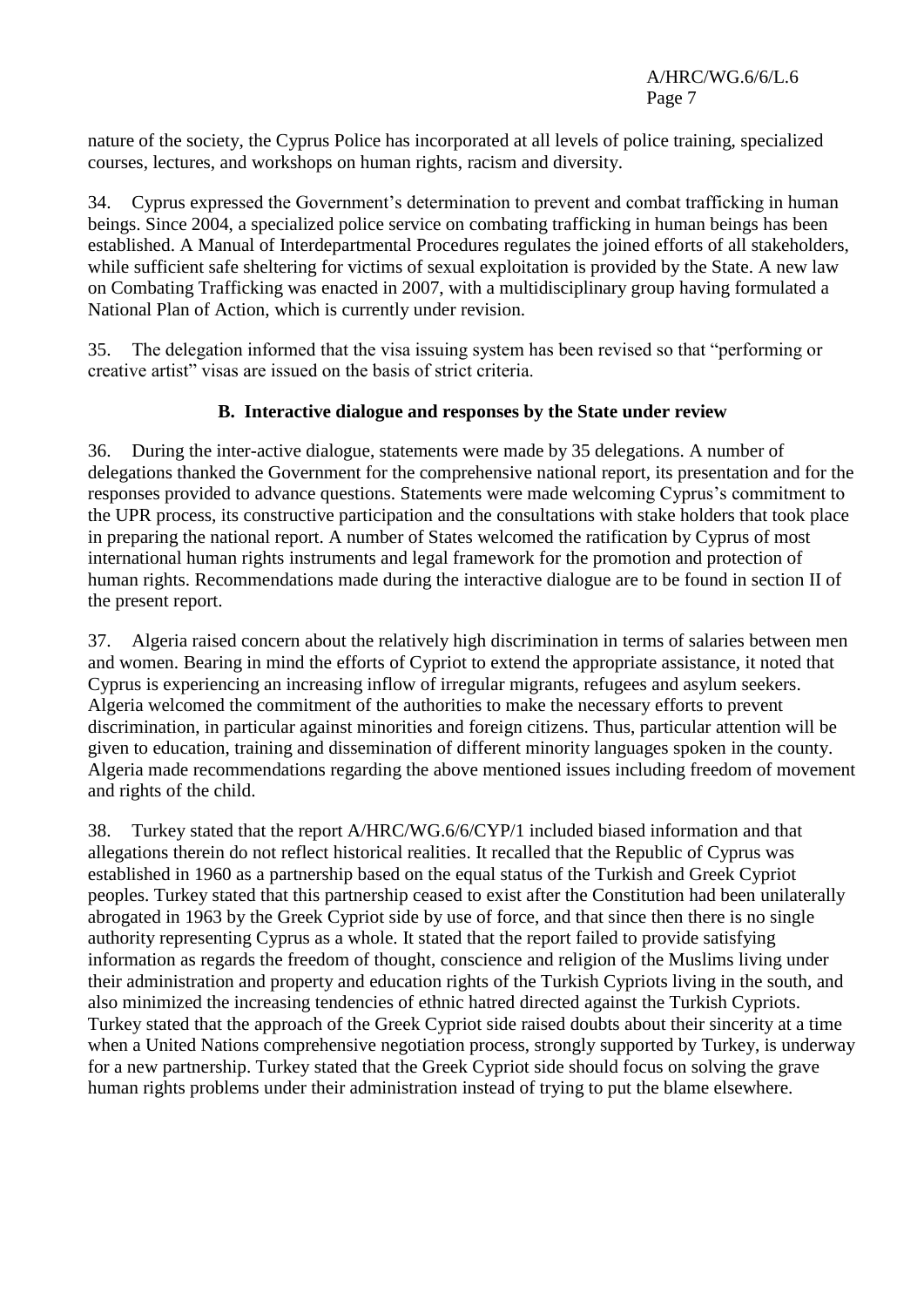39. Sweden expressed concern about indications of high levels of violence against women in Cyprus and persisting discrimination of women in the labour market. It noted that Cyprus had recognized that traditional stereotyped attitudes, as pointed out by the Committee on the Elimination of Discrimination Against Women, have contributed to women's disadvantaged position. Regarding discrimination against migrants and asylum seekers, Sweden highlighted concerns expressed by the Committee on Economic, Social and Cultural Rights in May 2009 about continued limited access to employment and social isolation of third-country migrants. Also civil society organizations have issued reports on migrants lacking access to legal aid. Sweden made recommendations regarding the above-mentioned issues.

40. Canada welcomed the 2007 anti-trafficking legislation for the identification and protection of trafficking victims, and the entry into force of the Council of Europe Convention on Action against Trafficking in Human Beings. It noted the continuing trafficking in women for sexual exploitation, as reported by the Committee on Economic, Social and Cultural Rights in May 2009. Canada referred to the concluding observations of the Committee on the Elimination of Discrimination against Women adopted in 2006 that noted patriarchal attitudes, traditional prejudices and stereotypes continue to be a cause of women's disadvantaged position including in the labour market and public life. Canada appreciated the recent efforts to protect the rights of children, notably the creation of the Commissioner for the Protection of Children's Rights and encouraged Cyprus to continue to ensure the protection of the rights of every child. Canada made recommendations on above-mentioned issues.

41. Egypt noted that the strategies, in addition to legislative efforts and policies, have been put in place in particular in the fields of non-discrimination, protecting the rights of women and children and combating trafficking in and exploitation of persons. Egypt asked for more information on the progress achieved in implementing the 2008-2013 National Action Plan for the Prevention and Combating of Violence in the Family, the role, mandate and powers given to the Commissioner of Children's Rights as well as the achievements of the Office of Combating Human trafficking established in 2004. It noted the laws and policies dealing with influx of migrants and asked Cyprus to elaborate further on policies and regulations adopted to safeguard the rights of migrants, particularly workers and those of irregular immigrants. Egypt noted the establishment of the Office of Ombudsman and the Commissioner for the Protection of Children's Rights. Egypt made a recommendation.

42. Brazil commended inter alia the adoption of the enactment of legislation for the equal treatment of men and women regarding labour rights including on combating trafficking in persons. It noted with concern shortcomings regarding the human rights of migrants and asylum seekers. It referred to concerns about lengthy detentions of non-nationals in inadequate conditions and the lack of information for detainees on their rights. Brazil noted with concern that Cyprus does not differentiate migrant children regarding access to education, and the request of the Ministry of Education to schools for reporting to immigration authorities contact details of the parents of foreign children enrolled. Brazil highlighted that an effective way to enable undocumented migrants to enjoy fully their rights is through the regularization of their migratory status. Brazil asked about the practical results of the 2007-2013 National Plan on Gender Equality and Cyprus' intention to undertake alternative measures to detention for asylum-seekers and irregular migrants. Brazil made recommendations.

43. United Kingdom of Great Britain and Northern Ireland (UK) was encouraged by Cyprus' addressing integration of refugees. Recognizing the difficulties experienced by Cyprus due to its geographic location, UK reaffirmed its commitment to assisting Cyprus to combat illegal immigration. UK agreed that a number of remaining human rights concerns in Cyprus can be addressed through a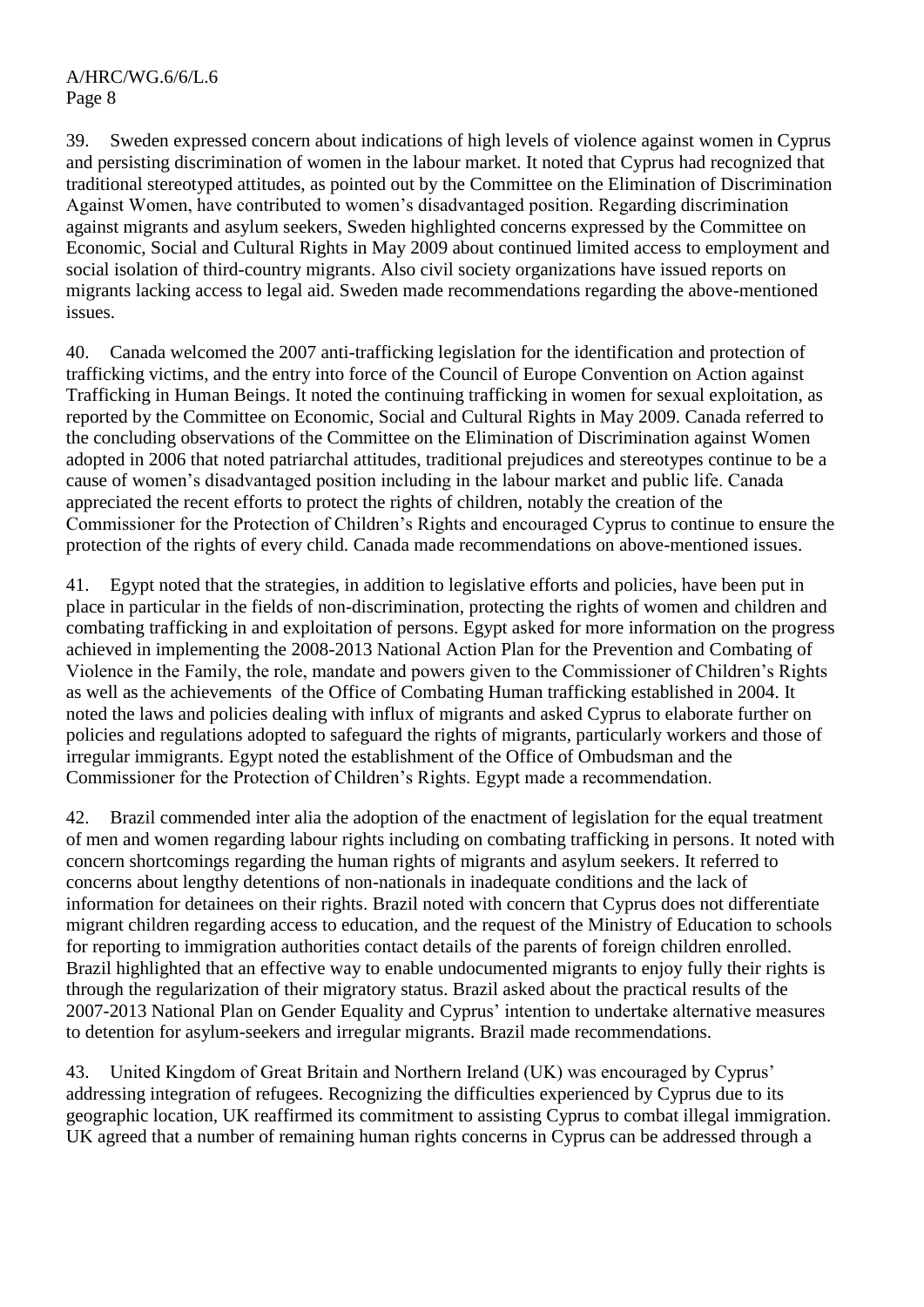comprehensive settlement agreement. It expressed its commitment to supporting the two leaders in their endeavors to achieve this. It recognized the difficulty of the issues facing both sides but stressed it believed that it is still possible than an early settlement can be achieved so that benefits can be enjoyed by all Cypriots. UK recognized the concerns about ongoing human rights issues arising from the question of disputed property in Cyprus which reinforces the need for an early settlement ensuring the full rights of the internally displaced persons under a negotiated settlement. It asked for the steps taken to resolve this issue. UK made recommendations.

Mexico highlighted Cyprus' important legal and institutional progress regarding gender equality, rights of the child and persons with disabilities, the fight against domestic violence, discrimination and trafficking in persons. Mexico congratulated Cyprus for recognizing outstanding challenges and its readiness to cooperate with the special procedures of the Human Rights Council, through the standing invitation extended to all of them. Mexico asked Cyprus about the cooperation it can obtain from relevant international and regional organizations, in particular UNHCR and the EU, to tackle the high number of asylum requests and provide every asylum-seeker with the protection required. It asked Cyprus about its intention to raise the age of criminal responsibility. Mexico made recommendations.

45. The Netherlands appreciated the answer to the written questions. It welcomed the commitment of Cyprus to combat gender discrimination. However, reports still express concerns about deep-rooted stereotyped attitudes. The Netherlands recognized the steps already taken to combat domestic violence, but remain concerned about reports of domestic violence against women and children, as raised by some treaty bodies. It welcomed the new law with regard to combating human trafficking. It noted that despite the efforts already taken by Cyprus, the stakeholders reports point out concerns with regard to discrimination on the ground of sexual orientation. The Netherlands made recommendations on the above-mentioned issues.

46. Morocco noted the effectiveness of Cyprus's action, particularly those entrusted to the Commissioner for Personal Data Protection and the National Bioethics Committee, which Morocco stated constituted good practices. It asked for more details on the experiences of these two structures and their contribution in the area of human rights. Morocco welcomed the intention to adopt legal instruments on forced disappearance, persons with disabilities and other instruments on the rights of the child, a decision which will strengthen cooperation with international mechanisms and the policy of dialogue and coordination. It asked for more information on measures to overcome difficulties in the implementation of the legislative framework as mentioned in paragraph 155 of the national report. Morocco made a recommendation.

47. Serbia acknowledged that the Commissioner for the Protection of Children's Rights was established in 2007 and asked about the initial experiences in the launching of this mechanism. Serbia noted that, due to its geographical position, Cyprus is experiencing a rising influx of so called economic immigrants. It thanked for the information provided and asked if there are any additional measures for the improvement of the rights of children of these migrants, specifically in the field of education. Serbia appreciated any further information concerning measures taken with the aim of enhancing their economic rights and possible integration in the society. Serbia made a recommendation.

48. Ukraine noted with satisfaction Cyprus' open invitation to Special Procedures. It commended the efforts to successfully respond to the recommendations by the treaty bodies. It noted that despite certain achievements, problem of trafficking in women for sexual purposes still persists. Ukraine asked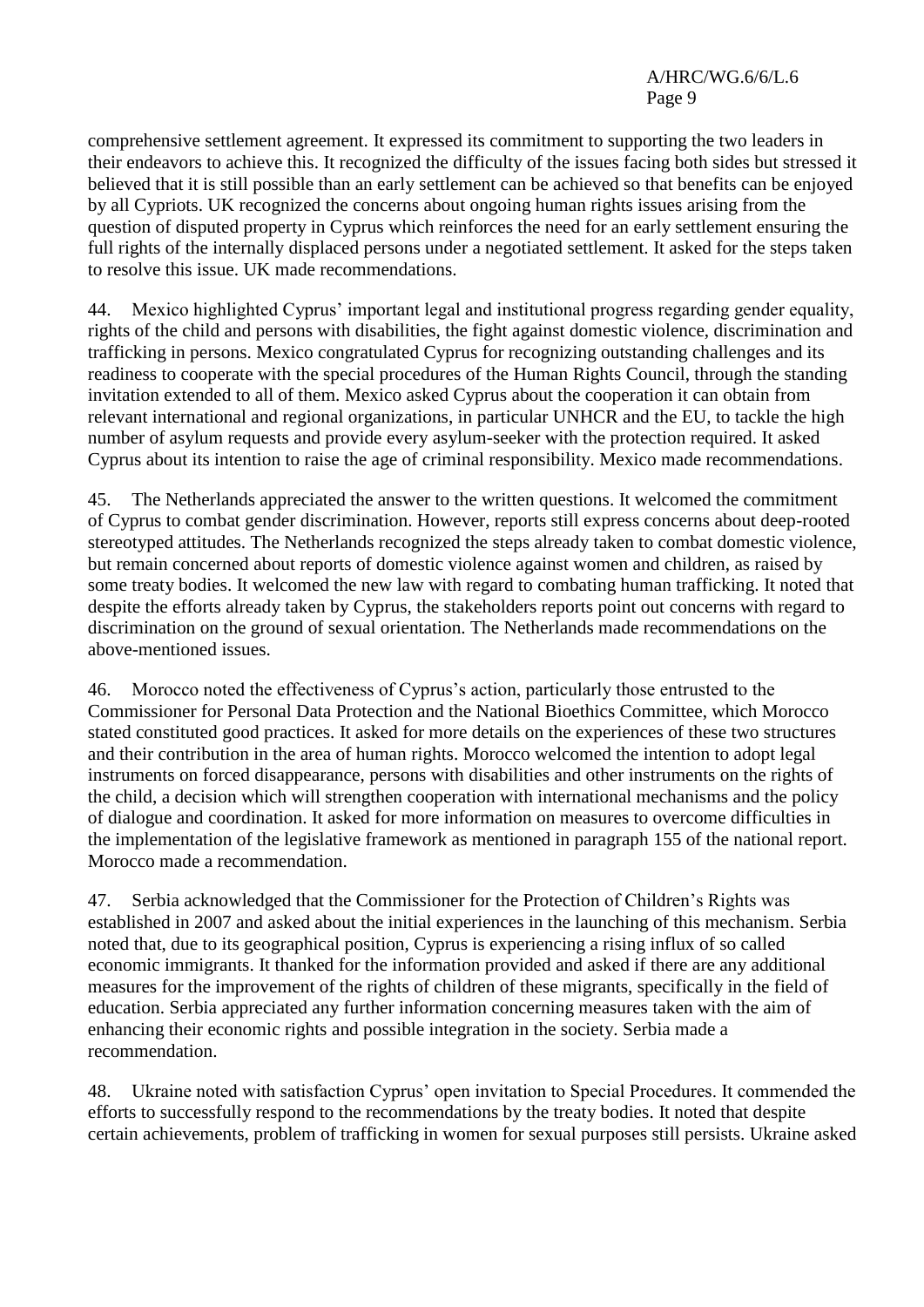about the effectiveness of measures taken for combating trafficking in human beings, and about the number of persons, at least for the last 2 years, who were prosecuted for the involvement in the human trafficking business. Ukraine asked whether the people of Cyprus were aware of the problem of trafficking within their country and whether the large-scale public awareness campaign on this problem has been implemented. It asked Cyprus whether any training and education was provided for officials dealing with trafficking, in particular, to ensure treatment of victims of trafficking as victims, and not as criminals. Ukraine concluded that the trafficking is a complex problem that requires multifaceted solutions and made a recommendation in this regard.

49. Israel noted the different legislative measures undertaken in the law reform since 1995, in particular those aimed at the combating of trafficking and exploitation of human beings, the elimination of discrimination against women and the promotion of gender equality. Israel noted however that it has been reported that the trafficking and sexual exploitation of women and children, and domestic violence still remain prevalent throughout the island. Israel was concerned about the abuse of those in police custody, and of asylum seekers. Israel made recommendations including regarding above-mentioned issues.

50. Spain welcomed the possibility of Cyprus ratifying OP-CRC-AC, and the Convention on the Rights of Persons with Disabilities (CPD) and its Optional Protocol. Spain enquired about Cyprus' intention to access and ratify the Optional Protocol to the International Covenant on Economic, Social and Cultural Rights (ICESCR). Noting the social awareness generated by cases of sexual abuse against migrant women in situation of inequality regarding salaries, and highlighting the special attention to resolving this problem, Spain asked Cyprus to explain the measures undertaken to improve of this situation. It asked Cyprus how it can moderate the number of requests for asylum that it receives on a regular basis and to explain the measures to reduce the waiting period of asylum-seekers while waiting for a final decision on their request. Spain made a recommendation.

51. Australia noted that the 2009 report on the question of human rights in Cyprus highlighted the consequences the division has in relation to human rights. It hoped, however, that this situation may be resolved through the renewed round of direct negotiations being conducted by the leaders of the two Cypriot communities with the assistance of the Good Offices Mission of the Secretary General and his Special Adviser. Australia noted that the Committee on Economic, Social and Cultural Rights welcomed the anti-trafficking legislation enacted in 2007 creating a national mechanism of cooperation for the identification and protection of the victims of human trafficking. It noted that concerns remain about the extent of trafficking in women for sexual exploitation. Australia made a number recommendations including on the above mentioned issues.

52. France welcomed the discontinuation of the "artist" visa policy that favored trafficking in women for sexual exploitation. It wished to hear more, however, about other measures that were adopted to deal with the trafficking in human beings, particularly women, and for sexual exploitation. It further asked whether these measures have been effective. France also asked Cyprus how they reacted to the recommendations made by the Committee on Economic, Social and Cultural Rights to place its NHRI in conformity with Paris principles and provide it with sufficient financial resources. France made recommendations.

53. Norway welcomed the strong commitment expressed to combat gender discrimination, and appreciated that Cyprus' National Action Plan on Gender Equality takes a comprehensive approach on gender equality issues. It noted that wage differentials are partly due to gender stereotyping and that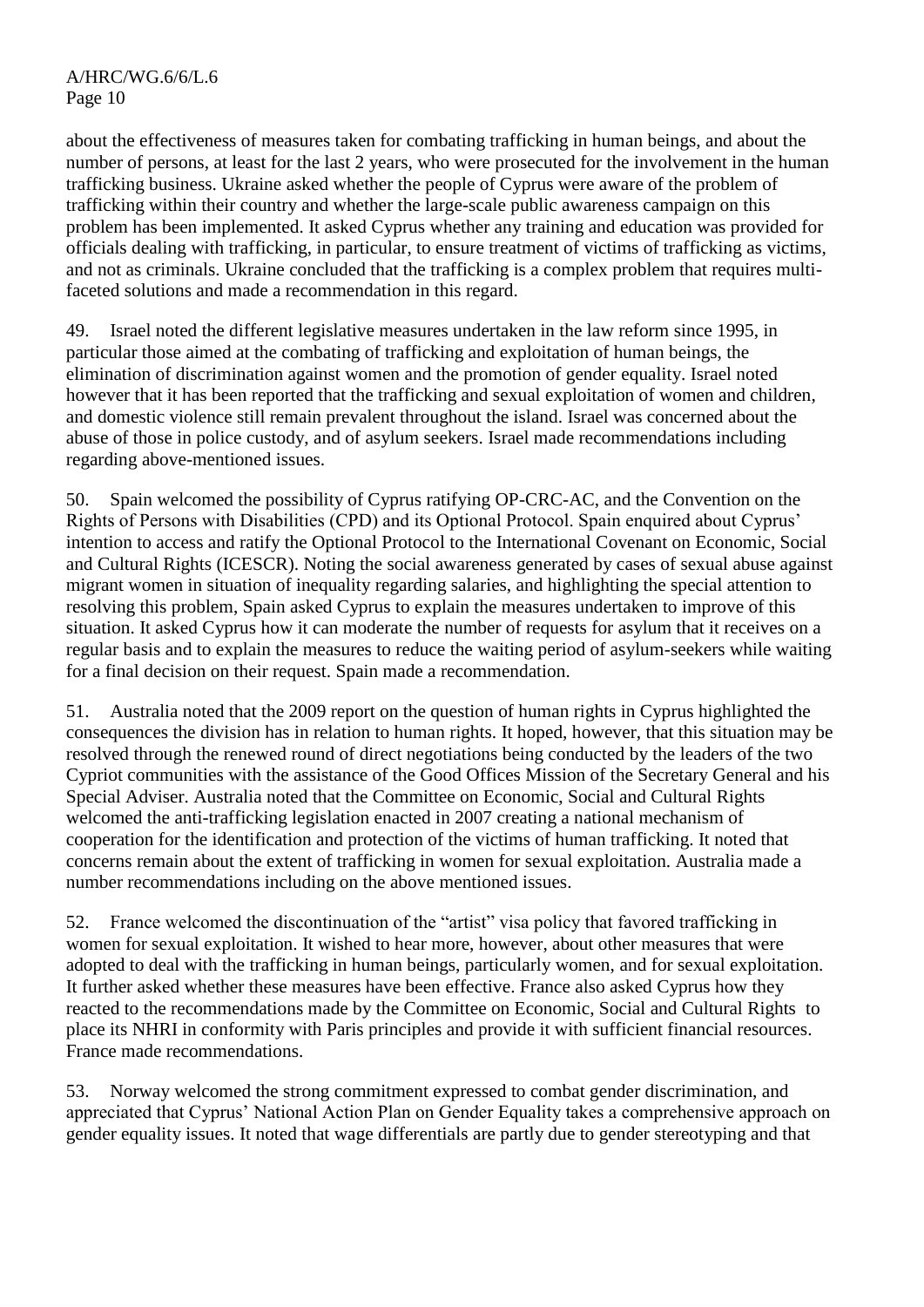over-representation of women in non-skilled occupations and low-scale sectors, and asked which concrete actions have been introduced or are planned to reduce the gender wage gap. Norway referred to the Government's revision of criteria of the use of the artiste work permits for women from non-EU countries working in the cabaret industry, and asked for information on the effects of this decision on the combating of trafficking in women. It noted that children of women with "displaced person" status are not entitled to a Refugee Identity Card or the benefits deriving from the Card. Norway made recommendations.

54. Chile noted the numerous measures and policies adopted by Cyprus in different areas with a view to improving the protection and promotion of human rights and encouraged their continuation. Chile made recommendations regarding international human rights mechanisms, the problem posed by the high numbers of asylum-seekers and regarding exhumation, identification and return of missing persons.

55. Germany requested more information on how Cyprus is dealing with the issue of gender equality as it was mentioned in the report and by the Committee on the Elimination of Discrimination against Women. It expressed concerns about the pervasiveness of patriarchal attitudes as deep-rooted traditional social prejudices and stereotyped attitudes as a major obstacle for the advancement of women and as a root cause of their disadvantaged position including in the labour market.

56. Greece acknowledged that Cypriot citizens, Cyprus being a member of the EU and party of many core human rights treaties, enjoy an extensive degree of protection of human rights. It asked what practical measures Cyprus intends to take to further improve implementation of the legislation concerning the protection of the rights of the child. It asked what further measures is Cyprus considering to take to ensure full implementation of the measures outlined in the first five year national action plan on gender equality, in particular those aimed at increasing the level of participation of women in the labour market as well as in the public sector. Greece made a recommendation.

57. Slovenia stated that the rise of hate speech arising from discrimination based on sexual orientation and sexual identity had been noted. It asked what specific measures Cyprus intends to take to fight against discrimination and marginalization based on sexual orientation and sexual identity and to combat hate speech on these grounds. Slovenia noted that the number of internally displaced persons in Cyprus remains high. The Committee on Economic, Social and Cultural Rights noted that children of women with displaced status are only entitled to a certificate by descent which does not enable them to access the full range of benefits. It made recommendations.

58. Argentina noted that Cyprus does not have a national human rights institution complying with the Paris Principles. It welcomed the recent decision of Cyprus to ensure the independence of NIHR. Argentina noted the continued existence of cases of domestic violence against women and children, which often are not denounced. It noted that despite the entry into force of the new law on trafficking in persons and the abolition of "artist visas" which used to facilitate degrading practices a high number of cases of women being sexually exploited continued to be registered. Argentina commended the adoption of the law providing migrants and asylum-seekers free legal assistance. Argentina made recommendations.

59. Democratic Republic of Congo appreciated inter alia the role of the Ombudsman or Commissioner for Administration, as well as the Commissioner for the Protection of Children's Rights. It stated that the functions of certain structures seem to overlap and asked if there is an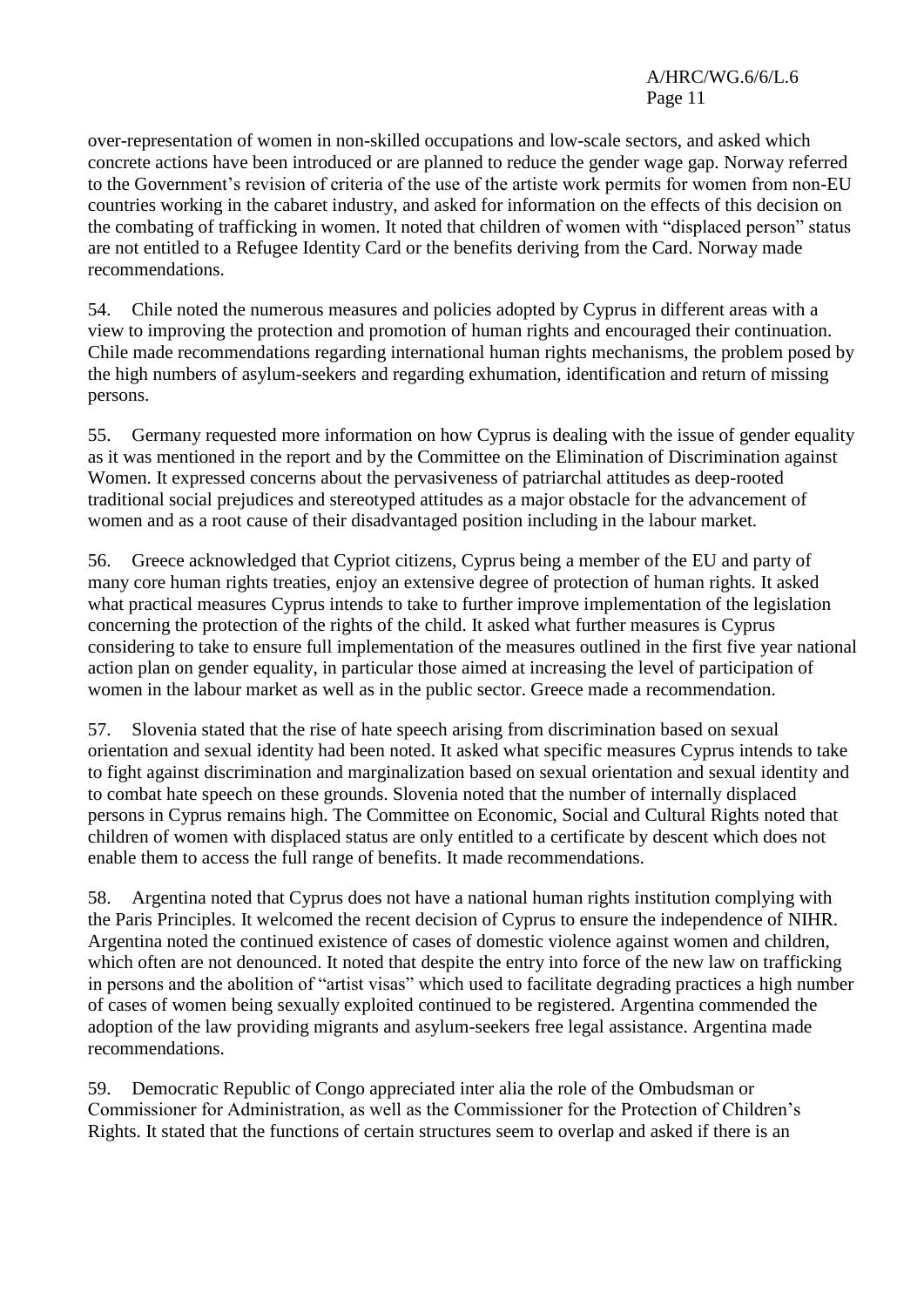arbitration body which deals with cases of overlap in jurisdiction. It noted that most of the immigrants in Cyprus are economic migrants and asked if there are any specific administrative or legal provisions to deal with this category of individuals. It noted that in 2006, an independent authority was established which is responsible for investigating complaints and allegations involving the police. It asked about the number of policemen convicted to date and by which bodies they were convicted. Democratic Republic of Congo made a recommendation.

60. The Czech Republic noted the positive experience with OP-CAT, and made a recommendation in this regard. It made a recommendation on Government policies in particular regarding vulnerable groups.

61. Italy welcomed the initiative taken in the field of gender equality and acknowledged the challenges represented by persisting social stereotypes. Italy encouraged the parties to search for a comprehensive settlement in accordance with the United Nations principles. Italy made recommendations regarding prisons and detention facilities, human rights education, domestic violence and the ratification of OP-CRC-AC.

62. Venezuela recognized Cyprus' active policy to promote and protect the rights of the child, the girl child and adolescents. It commended the establishment of the Commissioner for the Protection of Children's rights and highlighted the introduction of the mechanism receiving individual complaints on violations of the rights of the child, as well as the implementation of the programme of school visits. Venezuela considered important that the Commissioner for the Protection of Children's rights continues its efforts to achieve greater effectiveness in its difficult task and made a recommendation.

63. India noted with appreciation the provision of free legal aid afforded in civil proceedings brought against Cyprus for violations of human rights, and commended significant law reforms aimed at promotion of gender equality and elimination of discrimination against women. India requested information about the principal provisions of the bill in the Parliament aimed at introduction of a ten percent quota for the disabled in the recruitment in public sector jobs. It asked Cyprus on views on the main challenges in the field of human rights, especially those related to minorities and illegal migrants, and about plans to meet these challenges. India made a recommendation.

64. Bulgaria commended the establishment in 2006 of the Unit for Rehabilitation of Victims Of Torture and the Independent Authority For The Investigation Of Complaints and Allegations concerning the police. It welcomed the active promotion and protection of the rights of persons with disabilities and of the rights of the child and the establishment of the Commissioner for the Protection of Children's Rights. Bulgaria asked about the measures to ensure that all children, including migrant children enjoy the rights guaranteed to them in accordance with CRC and other international instruments and to ensure free access of migrant children to education. Bulgaria made a recommendation.

65. Armenia welcomed the strong commitment of Cyprus towards minorities, particularly those who are defined as religious groups in the Constitution. It highly appreciated that Cyprus does not simply provide social, cultural and political rights to the three listed religious groups but creates an environment conducive for their full enjoyment. It was encouraged that the education reform is being elaborated in close cooperation with the minority groups, with a view of promoting their identity and language. It commended Cyprus' efforts to protect cultural heritage of the main religious groups. Regarding the three traditional minority groups, Armenia asked about specific steps of Cyprus to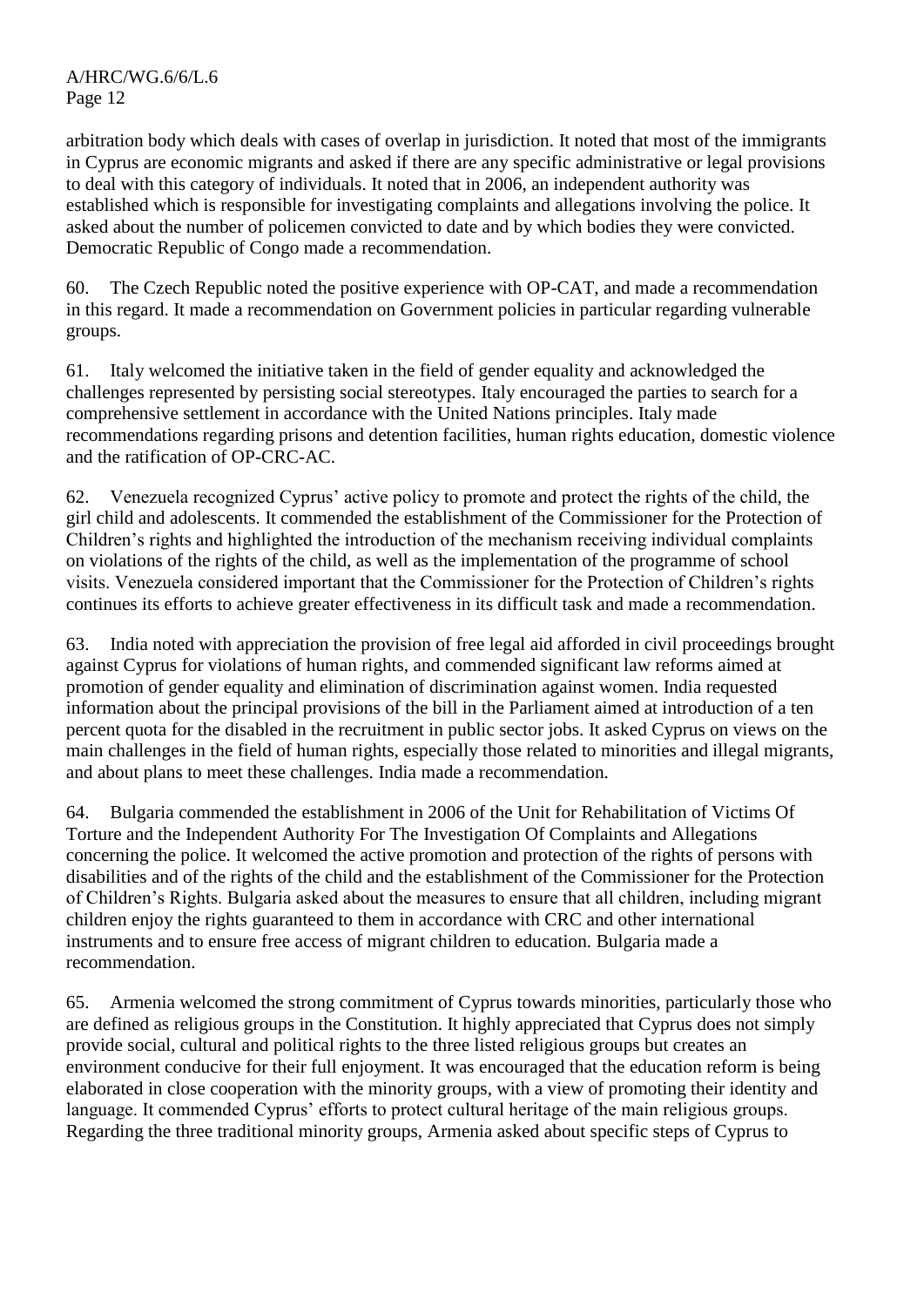identify and protect their cultural heritage in and beyond the territory under its effective control. Armenia made recommendations.

66. China noted that Cyprus has established an institutional and legal framework to protect women and children, including the Commission on the protection of children rights and the National action Plan for gender equality 2007 to 2013, and a national plan to tackle trafficking and others. It noted that despite the financial crises and its impact, Cyprus maintained a steady growth in its economy in 2008 and high employment rate. They raised a question on the progress of implementation of the National Action Plan of 2007-2013.

67. United States of America was concerned by reports of police abuse of detainees, including cases of abuse directed at immigrants, asylum seekers and other foreign nationals. It was concerned about cases of violence against women, child abuse, trafficking in persons, discrimination against Turkish Cypriots living in government/controlled area, discrimination against Roma and members of minority ethnic and national groups, and against homosexuals. It noted Cyprus' actions to promote the equality of women in employment, through enacting legislations such as the Law on Equal Pay and the National Action Plan on Gender Equality. It made recommendations.

68. Slovakia highly commended Cyprus on the efforts and in advancing human rights despite the delicacy of the political situation on the island. Slovakia is committed to contribute to the processes focused on the confidence-building between the Cypriot communities. Slovakia welcomed the decision of the Government to provide for a free and non-discriminatory access to medical services to members of the Cypriot Turkish community. It noted that the Committee on Economic, Social and Cultural Rights in 2009 expressed concerns that the third country domestic workers continue to face difficult working and living conditions. Slovakia thanked the delegation for having referred to on the issue of domestic workers in the introductory statement and made a recommendation.

69. Mauritius noted the absence of national human rights institution accredited by the International Coordinating Committee of National Institutions for the Promotion and Protection of Human Rights in compliance with the Paris Principles. It welcomed the strides in Cyprus' pursuit of gender equality in all spheres of life. It noted, however, that despite such initiatives there still exist deep-rooted traditional social prejudices and stereotyped attitudes resulting in continued marginalisation of women in society. Mauritius welcomed the establishment of a Commissioner for the protection of Children's Rights and Cyprus' determination to educate children on their rights and to increase their access to information. In this regard, it requested further details on how Cyprus deals with the specific needs of children from the minority groups and asked whether relevant authorities take into due account traditional and cultural aspects when establishing national education curricula.

70. Jordan welcomed, inter alia, the establishment of NIPHR and other monitoring mechanisms. It stressed the importance that the instruments, to which Cyprus is a party, take primacy over national legislation. It appreciated the efforts to tackle issues relating to refugees, asylum seekers, immigrants and irregular immigrants by addressing concerns raised by UNHCR, human rights treaty bodies and special procedures. It encouraged Cyprus to finalize the ratification process with respect to the Convention on the Rights of Persons with Disabilities and to complete the restructuring the NIPHR in accordance with the Paris Principles.

71. Burundi noted that freedom of expression is provided in the constitution, and the right to education is a priority as witnessed in the schooling system free of charges. It welcomed that Cyprus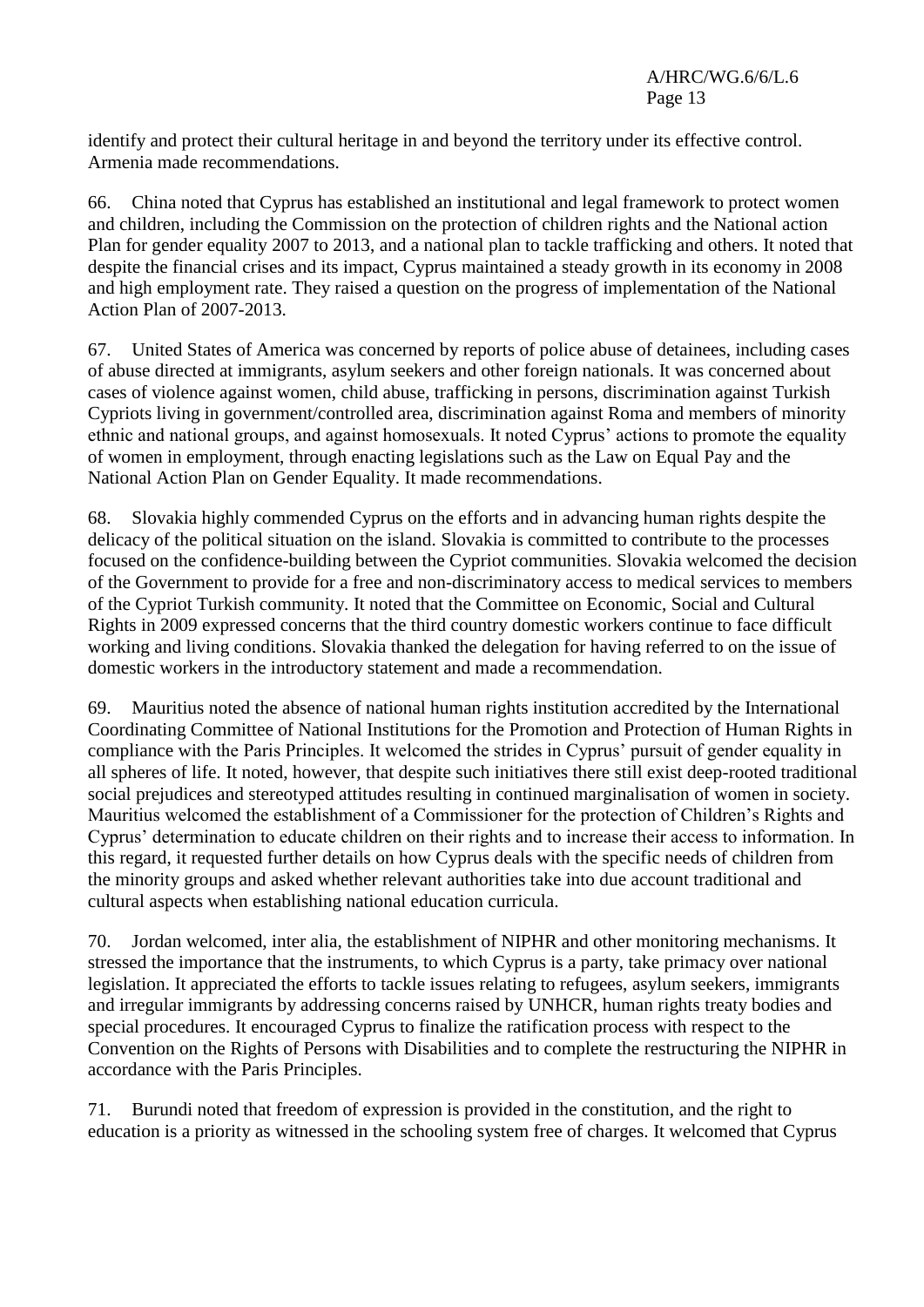was one of the first countries to sign the CPD and encouraged to complete the ratification. Burundi welcomed the commitment of the authorities to continue to develop prevention against ill-treatment and trafficking in human beings. It noted with satisfaction the desire of Cyprus to combat offences committed by the forces of law and order, the setting up of an independent authority to investigate complaints against the police, including human rights violations. Faced with all efforts to promote and protect human rights, Burundi asked the Human Rights Council to give Cyprus its full support.

72. In response to issues raised, Cyprus welcomed the participation of Turkey in the present intergovernmental process of the examination of Cyprus in the framework of the UPR. Cyprus stated that given the presence of 43.000 heavily armed Turkish solders on the island, it is always very much interested in listening to what Turkey has to say. It further stated that that the members of the two communities in Cyprus have grown mature through assessment of their past painful history and that they now wish to leave the past behind and build a better future in a bi-communal, bi-zonal federal Cyprus with a single sovereignty, a single international personality and a single citizenship and political equality as defined in the relevant Security Council resolutions. It called in that regard for the abolition of de facto division of the island through the withdrawal of the Turkish troops.

73. Cyprus informed the UPR Working Group that a letter would be sent to the President of the Human Rights Council in response to the erroneous and historically distorted account of the Cyprus issue given by Turkey, and requested it be circulated as an official document.

74. As regards a position expressed that the issue of properties can only be fully solved through a comprehensive settlement, Cyprus considered that each individual has an unquestionable right to pursue the realization of human rights in courts including the European Court of Human Rights and the European Court of Justice.

75. Cyprus appreciated that the last report of CPT in 2008, which highlighted, inter alia the enactment of the Law on the Rights of Arrested and Detained Persons, and the establishment of the Independent Authority for the Investigation of Allegations against the Police. CPT had observed that laminated information sheets were available at all police stations in ten languages and noted improvements of the conditions at the police establishments visited.

76. Cyprus recalled a number of mechanisms and criminal procedures to investigate allegations of police misconduct and to sanction where appropriate. During the first ten months of 2009, the Independent Authority for the Investigation of Allegations against the Police received 96 complaints. A number of complaints are still pending, while some of the completed investigations have led to criminal and/or disciplinary prosecutions against police officers. The delegation quoted the numbers of criminal and disciplinary cases against members of the police investigated annually, and their outcome, and noted that since 2005, 14 members of the police, who were found guilty of criminal or disciplinary charges, had been either dismissed or forced to resign. Cyprus stated that the numbers reflected the determination of the authorities to eliminate phenomena of police misconduct and ill treatment of people.

77. Cyprus indicated that new developments undertaken to prevent and combat trafficking of human beings, including the imposition of stricter criteria for visa issuing, were still too early to be evaluated concerning their effectiveness. Cyprus expressed that it is seeking to increase international cooperation, and particularly welcomed any assistance, especially from the countries of origin of trafficked persons.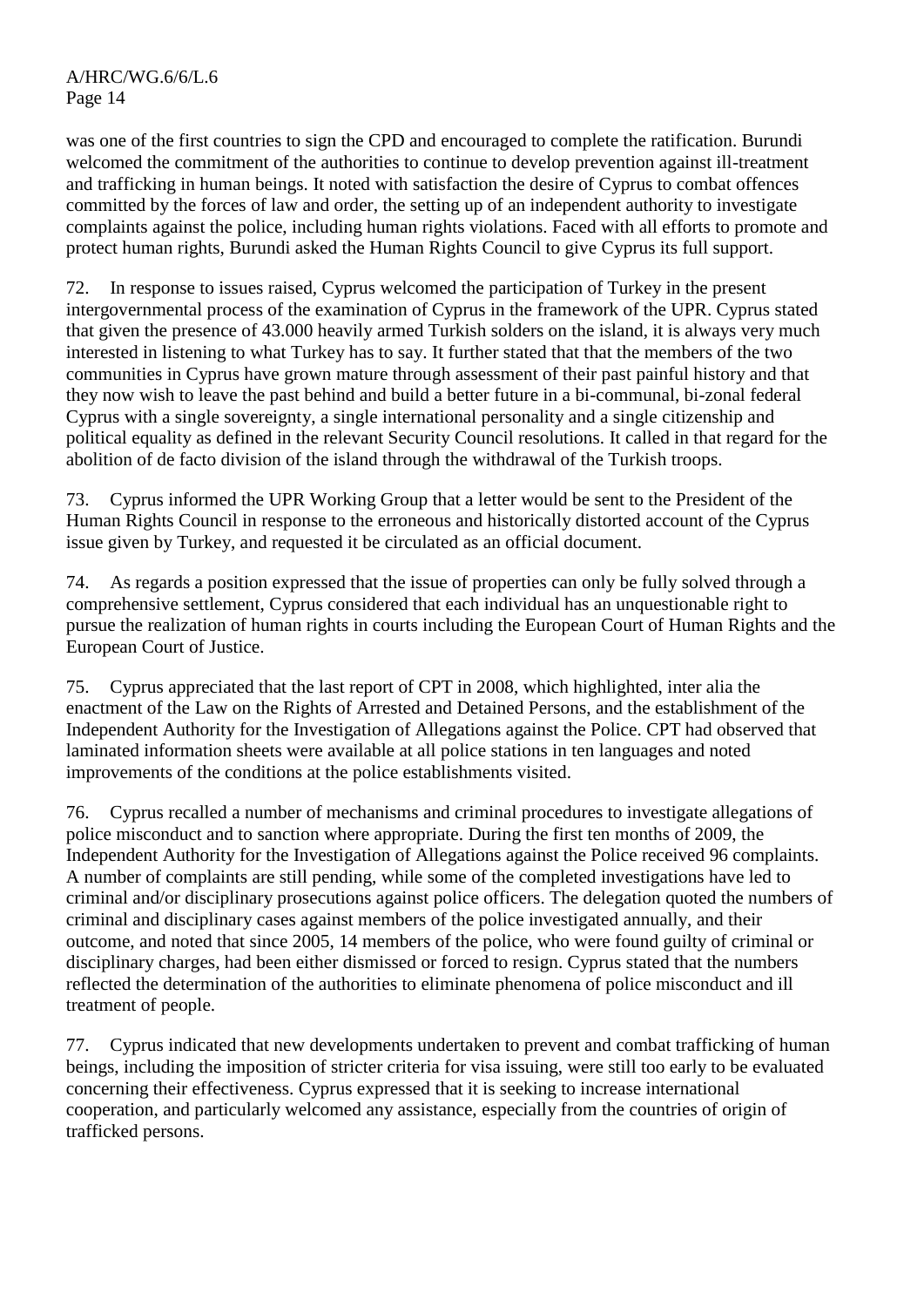78. Cyprus referred to data relating to the past five years indicating on average 1,000 incidents of domestic violence annually, with a tendency of a slight increase. It noted that since 1994 the average per year non domestic homicide rate has increased while, in contrast, the domestic/family homicide rate for the same period has significantly decreased. Cyprus indicated that it is argued that the difference between the domestic and non-domestic homicide rate is attributable to the coordinated efforts and campaigns to prevent and combat domestic violence against women. Campaigns on violence against women and children are annually conducted by the competent authorities, including to deter and prevent domestic violence, and to challenge societal attitudes.

79. Cyprus expressed that the overall objective on which the migration system is based is to inter alia protect human rights and to ensure the fair treatment of migrants. Cyprus remains focused on the need to control illegal immigration. In principle, the migration policy in Cyprus is formulated on the basis of the present and future needs of the labour market, as expressed in the national employment strategy. The model protects the third country migrants from exploitation and at the same time, ensures that the problem of a mismatch in the labour market does not arise.

80. Cyprus indicated that it faces particular pressures in the asylum system, due to its geographical location, being near to a politically unstable area, which produces a high percentage of asylum claims especially from applicants entitled to international protection compounded with the fact that it has unguarded points of entries in the areas not under the control of the Government. The measures adopted aim towards the achievement of a fair, fast and efficient asylum procedure. Some of the measures include the use of fast-track procedures, the recruitment of new staff at the Asylum Service, the posting of asylum eligibility officers at the points of submission of asylum applications, specialized training programs. International cooperation aims towards the improvement, inter alia, of the quantity and quality of reception conditions with particular focus on vulnerable groups of asylum seekers.

81. Cyprus referred to integration actions and programs which include the employment of interpreters in public schools, the organisation of special classes for teaching the Greek language, the publication of an information guide in five languages and the organisation of a Mediterranean Forum for new approaches on integration.

82. Cyprus indicated that the detention of asylum seekers is sometimes necessary for reasons clearly stated in the Refugee Law fully compatible with 1951 Convention relating to the Status of Refugees, the Aliens and Immigration Law and to court jurisprudence. The Asylum Service may intervene in those cases, where the detention of an asylum seeker is deemed to be unjustified. For people staying illegally in Cyprus, a detention or deportation order is issued, and the person remains under custody until the execution of this order which usually takes place within fifteen days. In relation to the deportation order an appeal can be submitted before the Supreme Court. The detention pending expulsion is extended when the person does not posses a valid travel document, a habeas corpus application is submitted, and when an appeal is submitted to the Supreme Court. No minors, whatsoever, are held in custody as the detention of minor asylum seekers is forbidden by the law.

83. The delegation confirmed that Cyprus intends to ratify OP-ICESCR.

84. As regards children's rights, the Commissioner for Children's Rights established in 2007 is fully compatible with the Paris Principles and is totally independent, properly empowered. It has a very wide mandate, which includes ensuring respect for CRC protection to all children in Cyprus, national and foreign children, and holds inter alia monitoring and awareness-raising competencies. The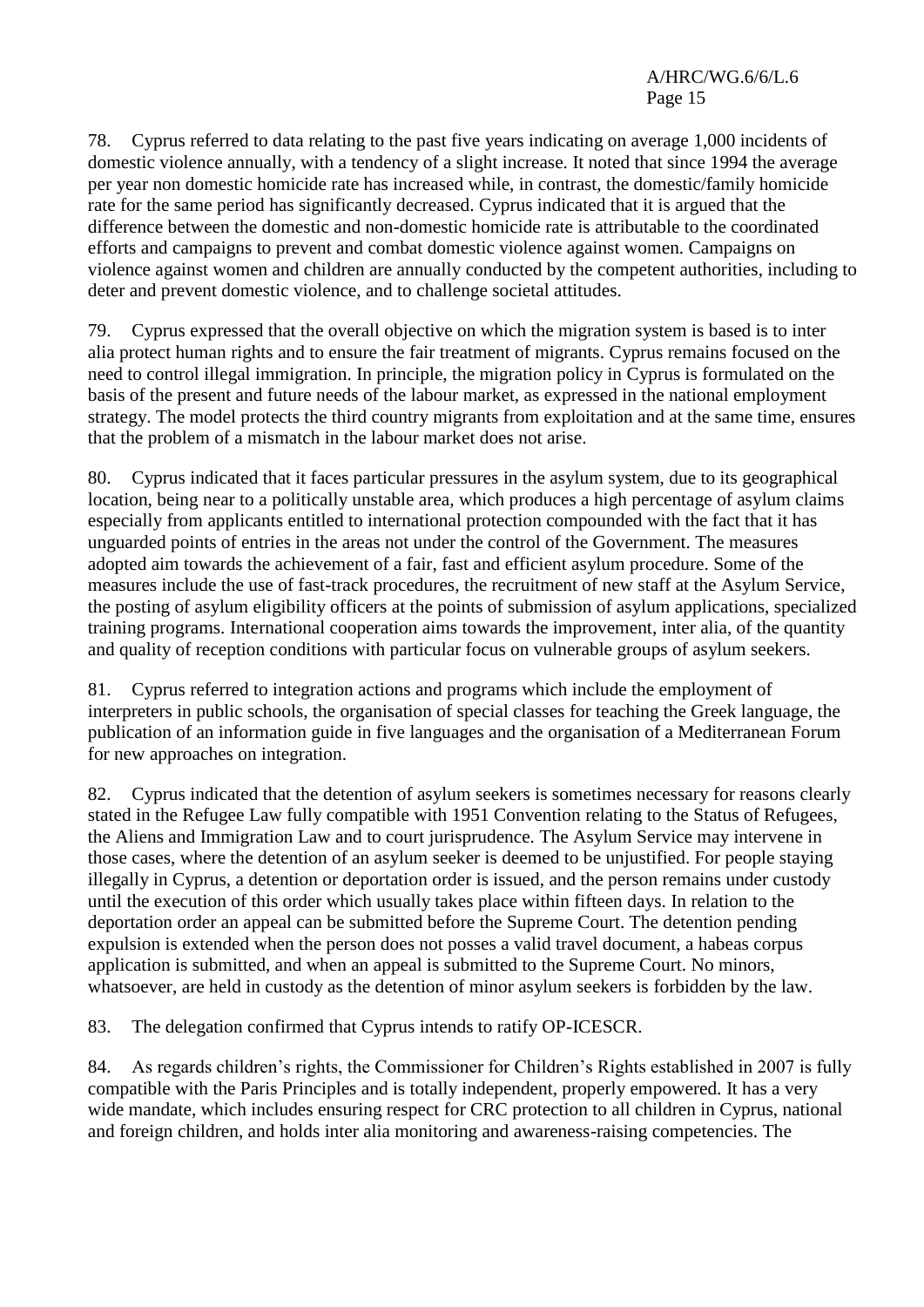institution receives complaints from children and can represent them in courts nationally and internationally. The institution's recommendations have been well-received and endorsed by the Government, and expresses views on legislation discussed in Parliament.

85. The delegation considered the jurisdictional overlap between the different Ombudsperson institutions. Cyprus considered the concurrent competencies as emblements of a well-functioning democratic society.

86. In closing, Cyprus thanked all States for the participation in the review and expressed it commitment to continue to take action to further enhance the promotion of human rights.

### **II. CONCLUSIONS AND/OR RECOMMENDATIONS**

- 87. In the course of the discussion, the following recommendations were made to Cyprus:
	- 1. Speed up ratification of core human rights treaties that it has signed, but not ratified yet (Greece);
	- 2. Consider the ratification of the Optional Protocol to the Convention against Torture and Other Cruel, Inhuman or Degrading Treatment or Punishment (OPCAT); the Optional Protocol to the Convention on the Rights of the Child on the involvement of children in armed conflict (OP-CRC-AC); the International Convention on the Protection of the Rights of All Migrant Workers and Members of Their Families (ICRMW); the Convention on the Rights of Persons with Disabilities (CRPD); the Optional Protocol to the International Covenant on Economic, Social and Cultural Rights (OP-ICESCR); and the International Convention for the Protection of All Persons from Enforced Disappearance (CED) (Argentina);
	- 3. Consider the possibility of acceding to ICRMW and intensify efforts to prevent discrimination against this population (Algeria);
	- 4. Adhere to the principles of the ICRMW and give positive consideration to its eventual ratification (Mexico);
	- 5. Plan to ratify, in addition to the instruments announced in the report, ICRMW (Democratic Republic of the Congo);
	- 6. Continue its efforts aimed at ratification of OP-CRC-AC (Serbia); ratify OP-CRC-AC (Slovenia); finalize the ratification process of OP-CRC-AC (Italy); speed up the process of ratification of OP-CRC-AC (Bulgaria);
	- 7. Ratify OP-CAT, as well as OP-CRC-AC and the Optional Protocol to CAD (Chile);
	- 8. Secure the effective functioning of its national preventive mechanism in accordance with OP-CAT (Czech Republic).
	- 9. Give positive consideration to the prompt ratification of CRPD (Mexico);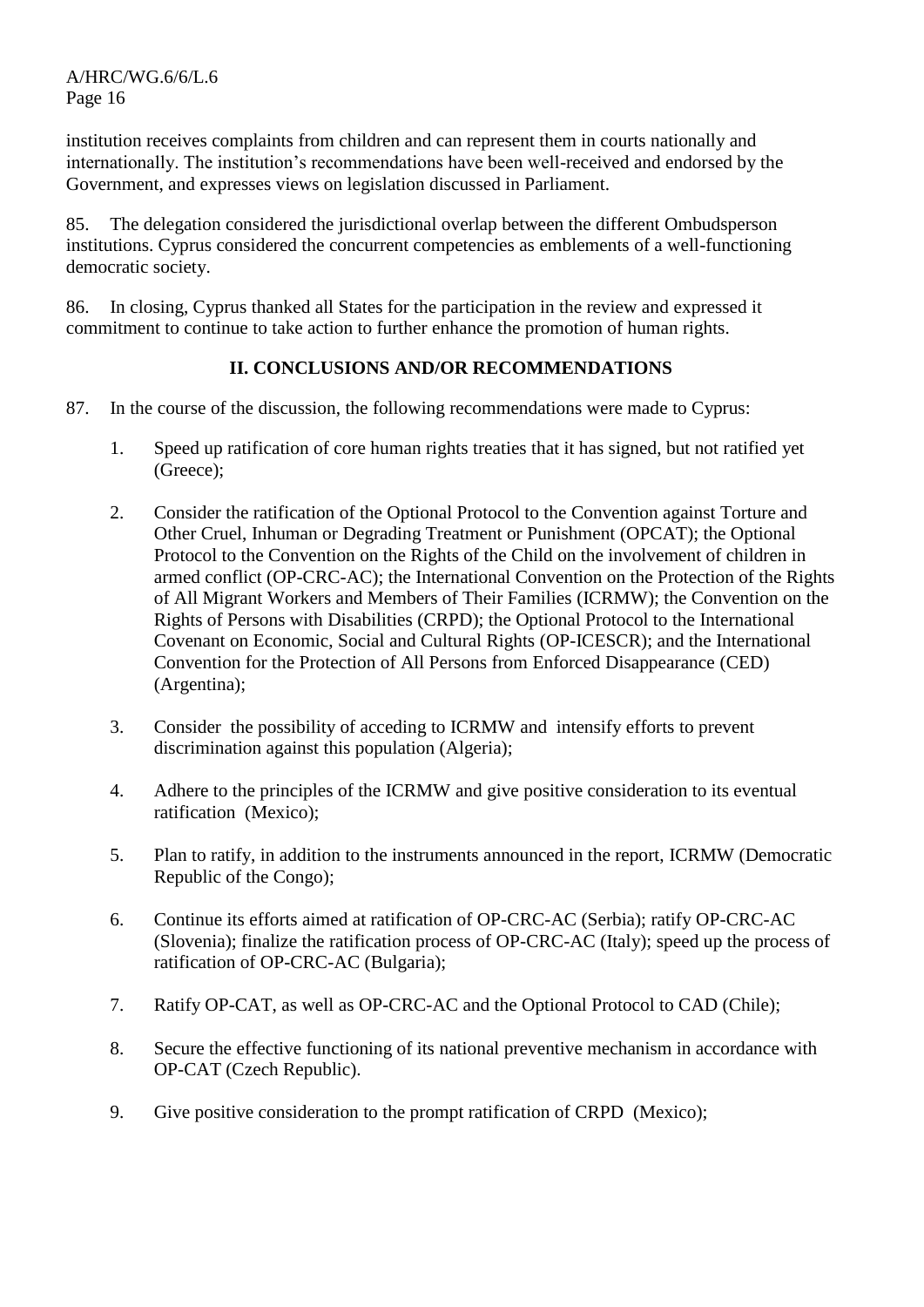- 10. Accelerate the steps undertaken to make the national institution for the protection of human rights established in 1998 fully compatible with the Paris Principles and provide it with the necessary resources empowering it to fulfil its mandate (Egypt):
- 11. Adopt measures leading to the creation of a national human rights institution in accordance with the Paris Principles (Mexico);
- 12. Accelerate the measures undertaken to allow the national institution for the protection of human rights to comply with the Paris Principles (Argentina).
- 13. Make its national institution for the protection of human rights fully compliant with Paris Principles at the earliest (India);
- 14. Fast-track the process to make the national institution for the protection of human rights fully compatible with the Paris Principles (Mauritius).
- 15. Through relevant mechanisms, continue to guarantee through specific, concrete measures the constructive cooperation policies towards the office of the Commissioner for the Protection of Children's Rights, providing it with the necessary resources to guarantee the fulfilment of its functions for the benefit of the boys, girls and adolescents of the country (Venezuela);
- 16. Increase human and financial resources allocated to the new anti-discrimination body, within the Ombudsman's Office, in order to ensure effective functioning of this institution, as well as further strengthening the financial and human resources of the national machinery for women's rights (Israel);
- 17. Fully implement the measures of the National Action Plan on Gender Equality for 2007- 2013, especially those regarding the rights of women in the labour market (Sweden);
- 18. Evaluate measures taken to prevent stereotyping attitudes with regard to gender roles in the family and society, and strengthen efforts to implement the National Action Plan on Gender Equality and achieve a comprehensive and systematic approach to gender equality policies (Netherlands);
- 19. Strengthen measures to raise awareness and provide information through specific programmes of human rights education and training and to incorporate human rights in school curricula (Morocco);
- 20. Develop a national strategy to include in the school system at all levels appropriate measures in the field of human rights education, in accordance with the Plan of Action 2005-2009 of the World Programme for Human Rights Education (Italy);
- 21. Strengthen cooperation with human rights treaty bodies (Brazil);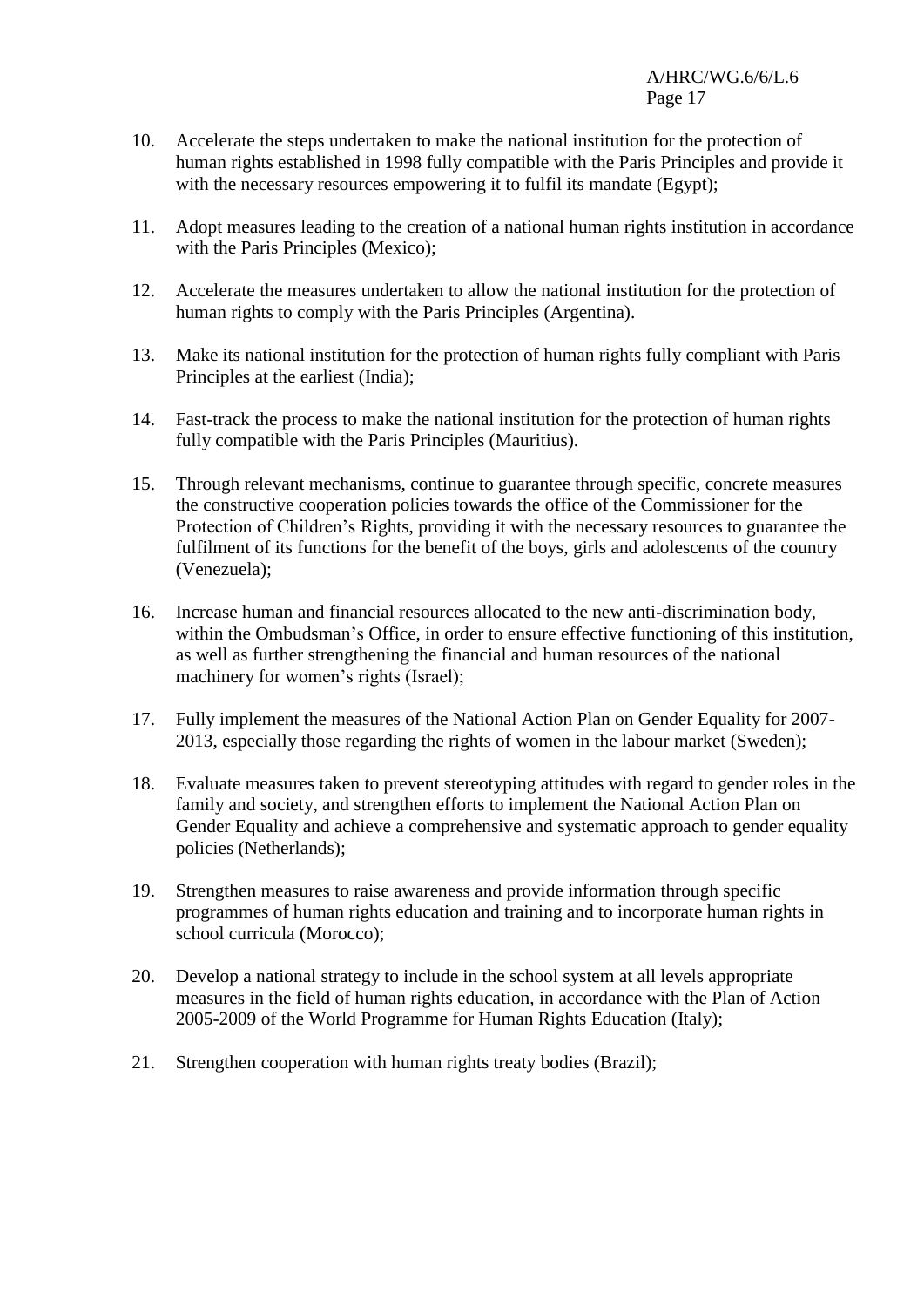- 22. Consider measures it deems appropriate to eliminate the discrimination in terms of disparity of salaries between men and women, in line with the provisions of the Convention on the Elimination of All Forms of Discrimination against Women (Algeria).
- 23. Continue and enhance efforts to ensure substantive equality between women and men in all spheres and at all levels of society, including awareness-raising campaigns to eliminate stereotypes regarding gender roles (Canada);
- 24. Continue its efforts to eliminate stereotypes associated with traditional gender roles in the family and society (Mauritius).
- 25. Increase cooperation with the Turkish Cypriot community with the aim of further promoting the rights of all individuals in Cyprus (United Kingdom);
- 26. Reinforce existing non-discrimination legislation and take all necessary measures to prevent discrimination on the grounds of sexual orientation (Netherlands);
- 27. Prohibit all discriminatory practices and criminalize defamation, slander and incitement to discrimination, hostility or violence, whether they are public or not, towards a person or a group of persons because of their sexual orientation (France);
- 28. Incorporate a gender perspective in all government policies that target women belonging to different groups of vulnerable people, in line with relevant recommendations of the Committee on the Elimination of Discrimination against Women (Australia).
- 29. Continue its global and integrated approach in all policies of gender equality in all areas and take necessary measures to increase participation of women in public and political life (France);
- 30. Adopt a comprehensive and integrated approach to its gender equality policies in all areas, especially with regard to refugees, asylum seekers, displaced persons and persons with disabilities (Czech Republic);
- 31. Ensure the effective implementation of existing legislation on non-discrimination, including by consulting with civil society, disseminating information to vulnerable groups about legal protections that are available to them and directing appropriate resources where needed to improve implementation (United States of America);
- 32. Adopt and implement an effective strategy to combat domestic violence (Canada);
- 33. Strengthen its efforts to effectively combat domestic violence and provide adequate victims' support, inter alia by creating sufficient shelter capacity (Netherlands);
- 34. Reinforce the strategy to combat domestic violence, including by making available temporary shelters for victims (Italy);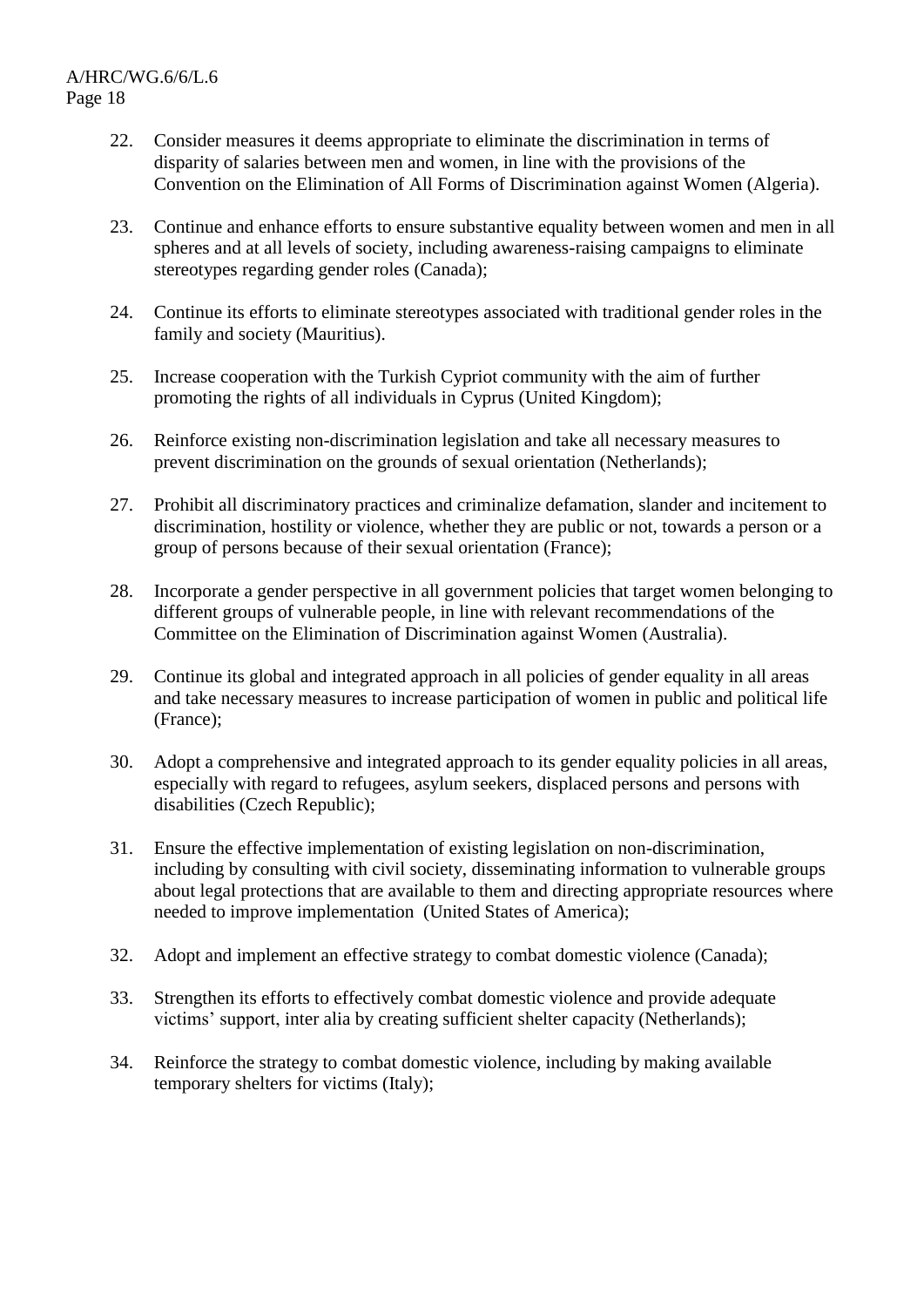- 35. Adopt an effective strategy to combat domestic violence and ensure that women's shelters are made available to ensure the security of victims of domestic violence (Sweden);
- 36. Intensify specific awareness-raising activities regarding sexual orientation at a national level to contribute to a better protection of the rights and freedoms of gays, lesbians, bisexuals and transsexuals (Spain);
- 37. Take every possible action to speed up exhumation processes to enable the Committee on Missing Persons to continue its excellent work (Australia);
- 38. Enable the Committee on Missing Persons in Cyprus to continue working on the exhumation, identification and return of human remains (Chile).
- 39. Following concerns expressed by the Committee against Torture, investigate reported cases of physical ill-treatment by the police and ensure the rooting out of such unlawful practices (Israel);
- 40. Finalize a professional code of conduct for police and security forces, as well as investigate alleged breaches and prosecute as appropriate, to strengthen accountability and prevent future abuses and violations (United States);
- 41. Ensure that incidents of police abuse of detainees, including cases of abuse directed at immigrants, asylum-seekers and other foreign nationals, are prevented by strengthening legislation to protect the rights of arrested and detained individuals from physical mistreatment and ensuring that they are afforded a full complement of due process rights in accordance with its obligations under the International Covenant on Civil and Political Rights (United States);
- 42. Improve the monitoring and implementation of measures to combat violence against women (Norway);
- 43. Adopt effective measures to combat violence against women in all its forms and allocate human and financial resources for the implementation of such measures, in particular regarding the protection of victims (Argentina).
- 44. Bring legislation governing the rights of the child into line with relevant international instruments and provide the office of the Commissioner for the Protection of Children's Rights with the support needed for it to assume its role of preservation and protection of children's rights (Algeria);
- 45. Do its utmost to guarantee that children, regardless of their descent status, are treated equally in law and in practice (Slovenia);
- 46. Improve prisons and detention facilities, particularly in police establishments (Italy);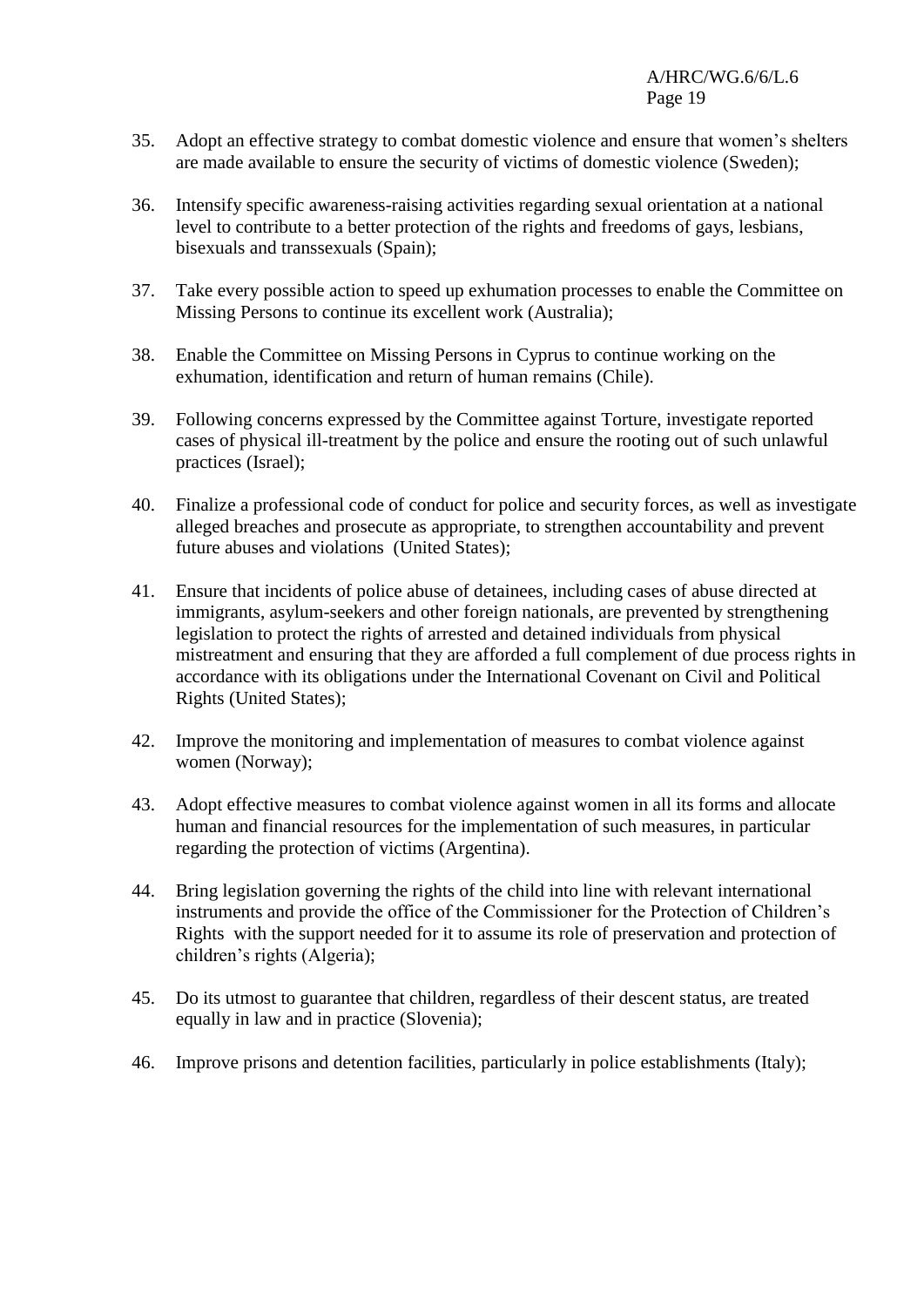- 47. Take concrete measures to follow up on the concluding observations of the Committee on Economic, Social and Cultural Rights related to trafficking and sexual exploitation of trafficking victims (Canada);
- 48. To evaluate, and monitor the effectiveness of the measures taken with regard to combating trafficking of human beings, the protection of victims, and bring to justice those involved in human trafficking (Netherlands);
- 49. To undertake substantial measures to combat trafficking through national and international collaboration, including international and national NGOs (Ukraine);
- 50. In line with the recommendations made by the Committee on Economic, Social and Cultural Rights and the Committee on the Elimination of Discrimination Against Women, ensure strict control over the new work-permit system; intensify its efforts to bring to justice those involved in human trafficking; and commit itself to the full and speedy implementation of the Plan of Action for the Coordination of Actions on Combating Trafficking in Human Beings and Sexual Exploitation of Children (Israel);
- 51. Vigorously pursue prosecutions under its new anti-trafficking legislation and ensure that responsible government institutions are adequately resourced to provide timely and effective follow-up on specific cases (Australia);
- 52. Further intensify its efforts in the fight against trafficking in human beings (Norway);
- 53. Take appropriate measures to ensure stricter control on the new work-permit system and intensify its efforts to bring to justice all those involved in trafficking in persons (Argentina);
- 54. Ensure that the efforts made to guarantee freedom of movement are continued (Algeria);
- 55. Further ensure political representation of the three religious minority groups and promote their stronger involvement in the planning and implementation of various projects providing financial assistance for their educational and cultural needs (Armenia);
- 56. Consider the measures it deems appropriate to guarantee effective access to basic education for all (Algeria);
- 57. Take additional measures to reduce the gender wage gap and further improve the integration of women in employment through measures such as the creation of more childcare facilities and educational facilities for working mothers (Norway);
- 58. Strengthen enforcement of its existing legal framework protecting the equality of women in employment, particular for those in unskilled and low-wage position (United States);
- 59. Adopt an effective policy for the integration of migrants (Sweden);
- 60. Inform migrants of their rights (Sweden);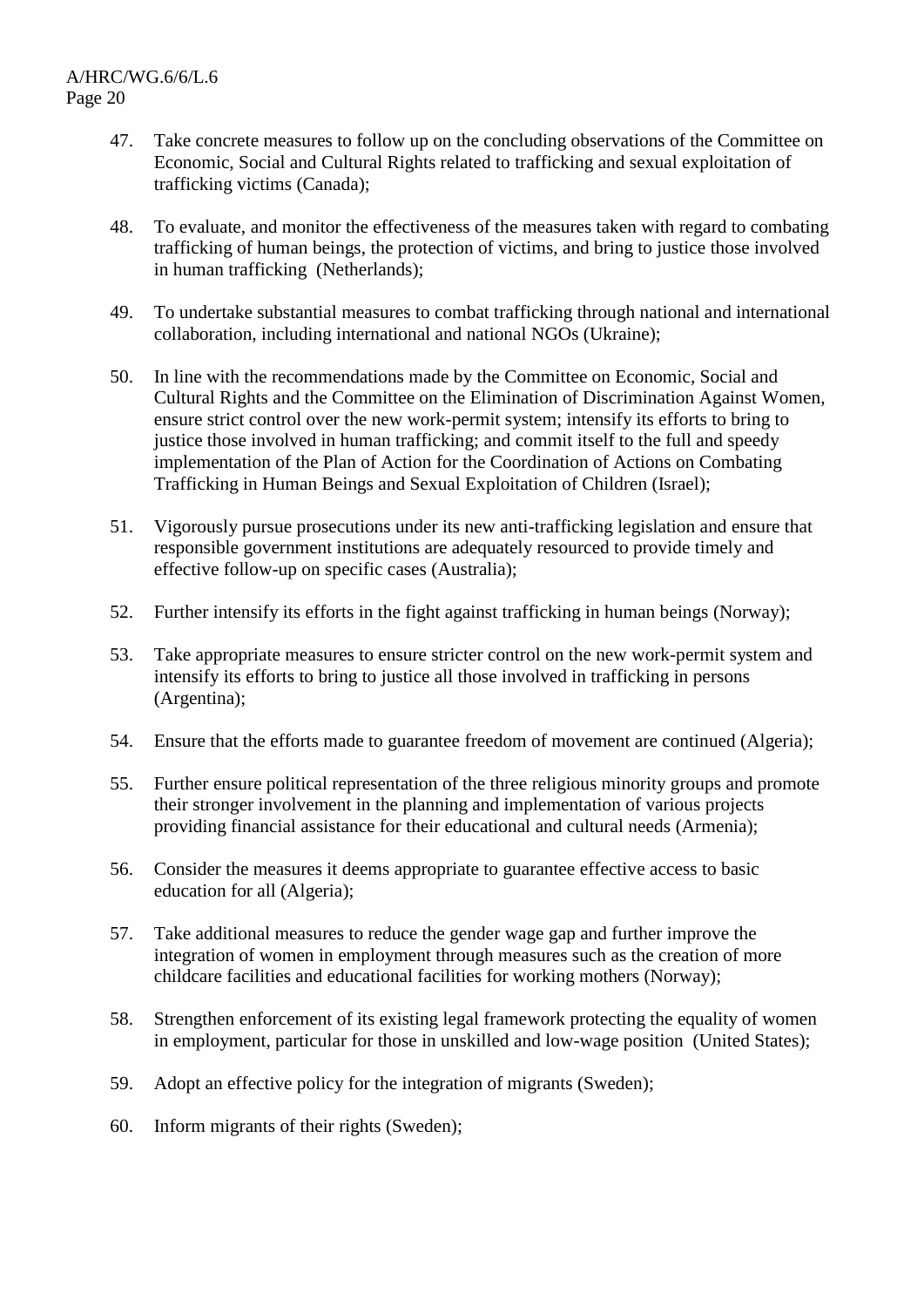- 61. Take appropriate measures for the provision of legal aid to asylum-seekers and migrants (Brazil);
- 62. Consider alternative measures to the detention of migrants that will be less restrictive of the human rights of the individuals concerned, (Brazil);
- 63. Take further steps to integrate refugees (United Kingdom);
- 64. Continue adopting appropriate measures to secure the human rights of asylum-seekers and irregular migrants (Chile);
- 65. Adopt the necessary regulatory and inspection framework and fully implement the mechanisms already in place to guarantee the same legal protection to domestic workers as to other citizens (Slovakia);
- 66. Further promote the identity and culture of religious minority groups and raise awareness in society about their historical presence in Cyprus (Armenia);
- 67. Ensure that all children with displaced person status are treated equally in the law irrespective of the sex of their parents, as recommended, inter alia, by the Committee on Economic, Social and Cultural Rights in 2009 (Norway);
- 68. Continue cooperating with the competent bodies to secure protection of the human rights of the internally displaced, particularly women and children (Chile);
- 69. Ensure that women continue to participate fully in the peace process, in line with Security Council resolution 1325 (2000) (Norway);
- 70. Engage with civil society groups in the follow-up to the universal periodic review (United Kingdom).

88. The response of Cyprus to these recommendations will be included in the outcome report adopted by the Human Rights Council at its thirteenth session.

89. All conclusions and/or recommendations contained in the present report reflect the position of the submitting State(s) and /or the State under review thereon. They should not be construed as endorsed by the Working Group as a whole.